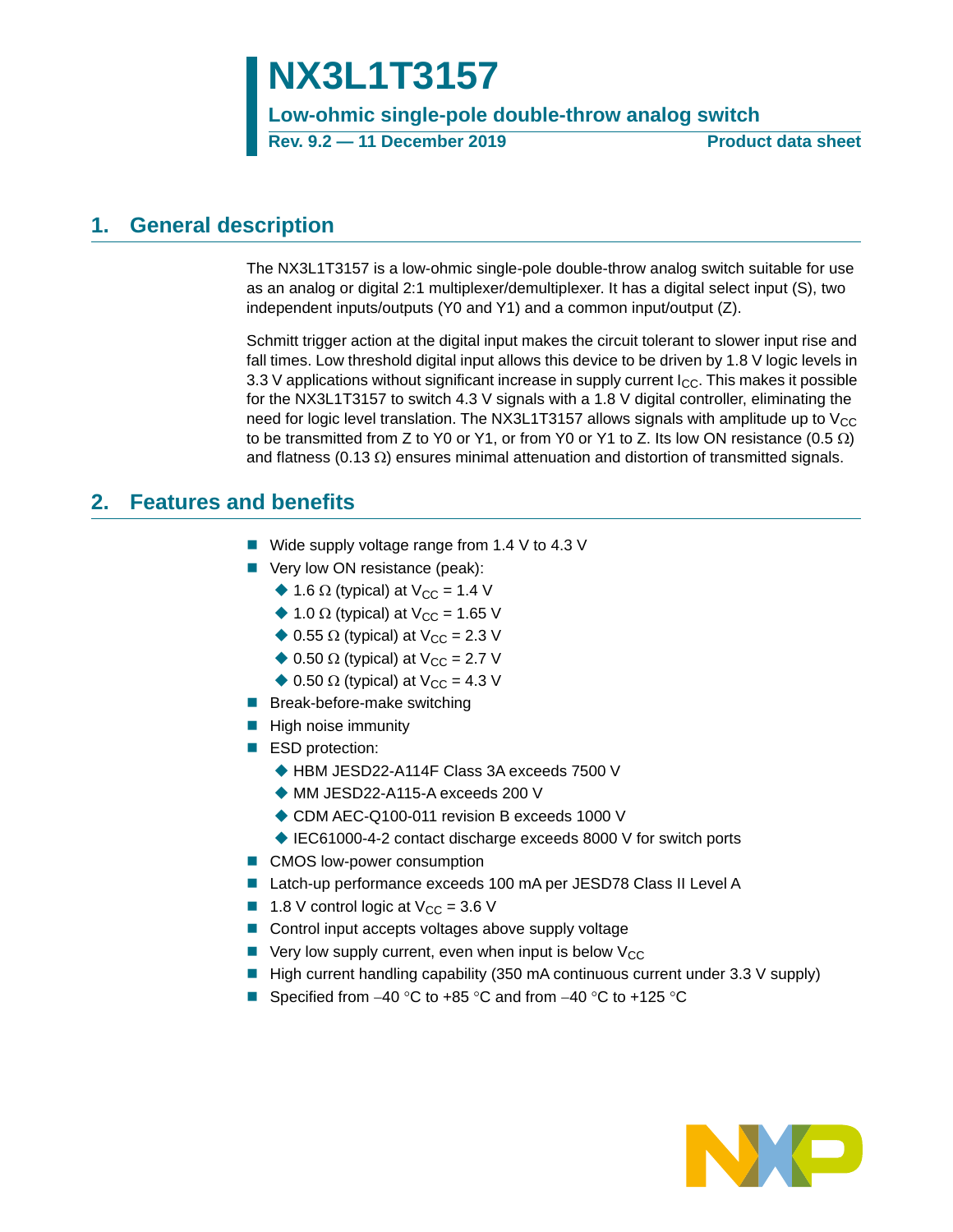## <span id="page-1-4"></span>**3. Applications**

- Cell phone
- **PDA**
- **Portable media player**

## <span id="page-1-5"></span>**4. Ordering information**

#### **Table 1. Ordering information**

| Type number  | <b>Topside</b><br>marking[1] | Package           |                                                                                                |               |  |  |  |  |  |  |  |
|--------------|------------------------------|-------------------|------------------------------------------------------------------------------------------------|---------------|--|--|--|--|--|--|--|
|              |                              | <b>Name</b>       | <b>Description</b>                                                                             | Version       |  |  |  |  |  |  |  |
| NX3L1T3157GM | IMI                          | XSON <sub>6</sub> | plastic extremely thin small outline package; no leads; 6<br>terminals; body 1 x 1.45 x 0.5 mm | <b>SOT886</b> |  |  |  |  |  |  |  |

<span id="page-1-6"></span><span id="page-1-0"></span>[1] The pin 1 indicator is located on the lower left corner of the device, below the marking code.

### **4.1 Ordering options**

#### <span id="page-1-3"></span>**Table 2. Ordering options**

| Type number  | Orderable<br>part number              | Package           | <b>Packing method</b>           | <b>Minimum</b><br>order quantity | <b>Temperature</b>            |
|--------------|---------------------------------------|-------------------|---------------------------------|----------------------------------|-------------------------------|
| NX3L1T3157GM | NX3L1T3157GM,115 <sup>[1]</sup> XSON6 |                   | <b>REEL 7" Q1 NDP</b>           | 5000                             | $T_{amb}$ = –40 °C to +125 °C |
| NX3L1T3157GM | NX3L1T3157GMZ                         | XSON <sub>6</sub> | <b>REEL 7" Q1 NDP</b><br>SSB[2] | 5000                             | $T_{amb}$ = –40 °C to +125 °C |

<span id="page-1-1"></span>[1] Will go EOL - migrate to new leadframe orderable part number

<span id="page-1-2"></span>[2] This packing method uses a Static Shielding Bag (SSB) solution. Material is to be kept in the sealed bag between uses.

## <span id="page-1-7"></span>**5. Functional diagram**

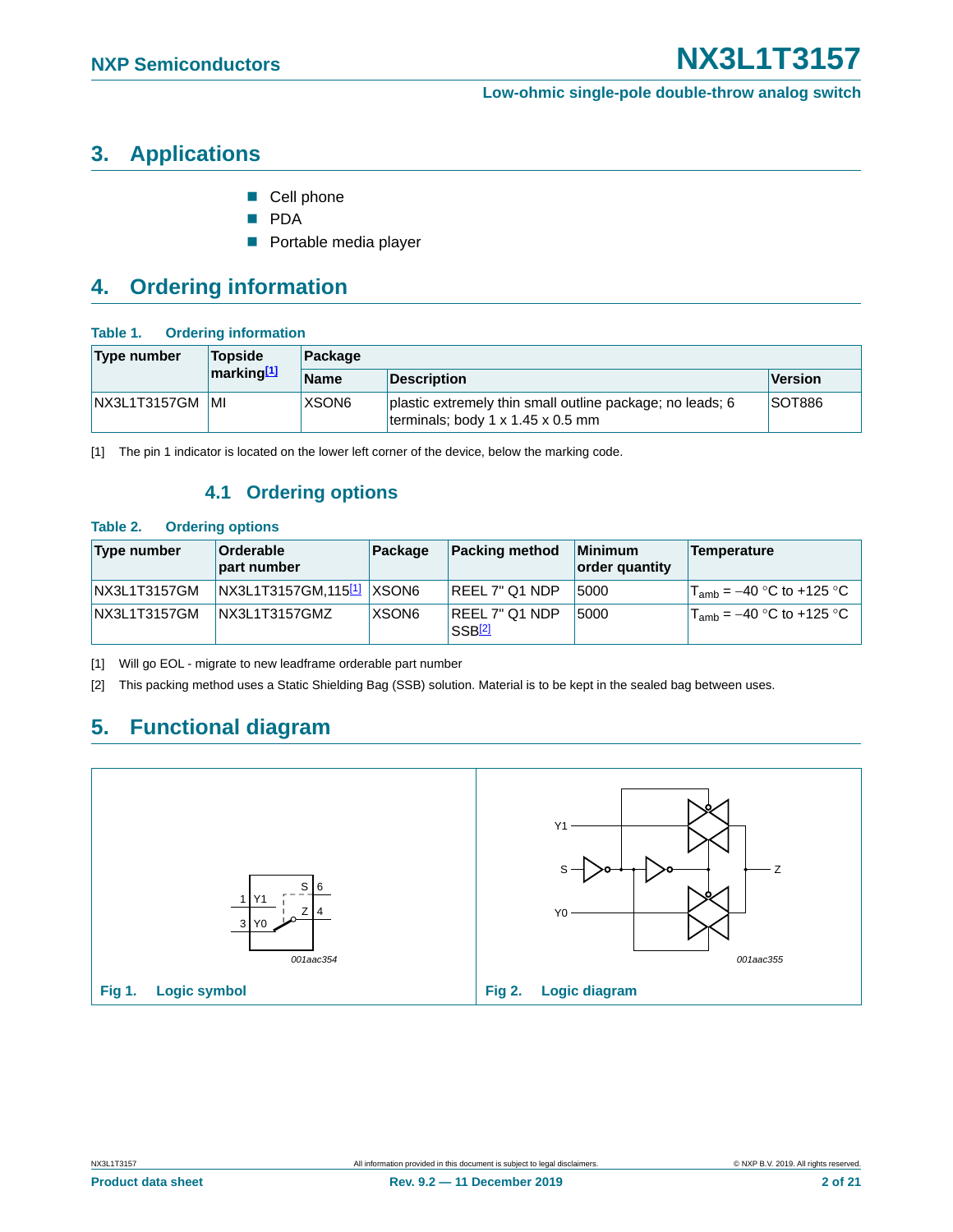## <span id="page-2-2"></span><span id="page-2-1"></span>**6. Pinning information**

### **6.1 Pinning**



### **6.2 Pin description**

<span id="page-2-3"></span>

| Table 3.<br><b>Pin description</b> |     |                             |  |  |  |  |  |  |  |
|------------------------------------|-----|-----------------------------|--|--|--|--|--|--|--|
| Symbol                             | Pin | <b>Description</b>          |  |  |  |  |  |  |  |
| Y1                                 |     | independent input or output |  |  |  |  |  |  |  |
| <b>GND</b>                         |     | ground (0 V)                |  |  |  |  |  |  |  |
| Y <sub>0</sub>                     |     | independent input or output |  |  |  |  |  |  |  |
| Z                                  | 4   | common output or input      |  |  |  |  |  |  |  |
| $V_{\rm CC}$                       | 5   | supply voltage              |  |  |  |  |  |  |  |
| ls                                 | 6   | select input                |  |  |  |  |  |  |  |

## <span id="page-2-4"></span>**7. Functional description**

#### **Table 4. Function table[\[1\]](#page-2-0)**

| Input S | <b>Channel on</b> |
|---------|-------------------|
| ∟       | Y <sub>0</sub>    |
| ΙH      | $\mathcal{L}$     |

<span id="page-2-0"></span> $[1]$  H = HIGH voltage level; L = LOW voltage level.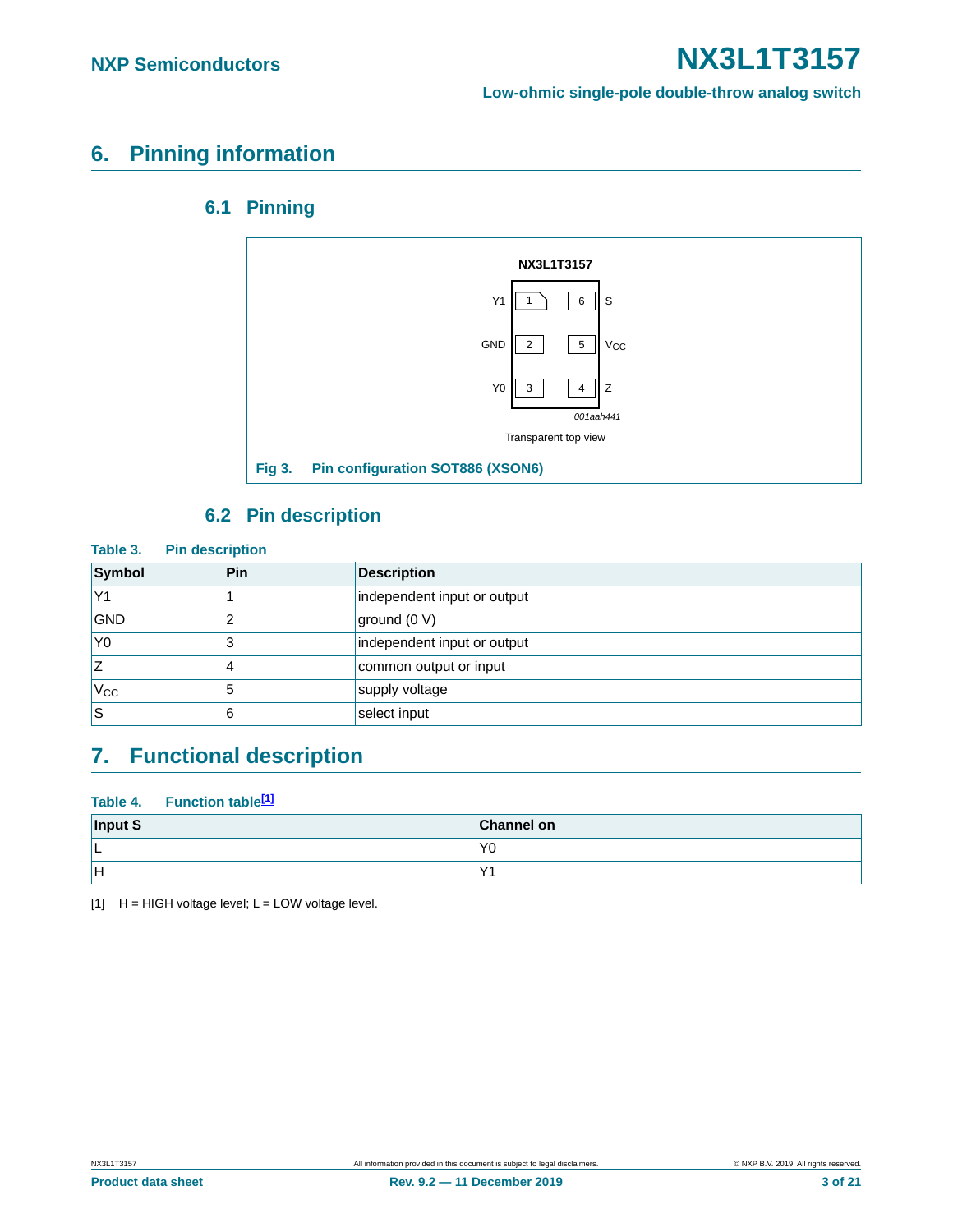## <span id="page-3-5"></span>**8. Limiting values**

#### **Table 5. Limiting values**

*In accordance with the Absolute Maximum Rating System (IEC 60134). Voltages are referenced to GND (ground = 0 V).*

| <b>Symbol</b>         | <b>Parameter</b>        | <b>Conditions</b>                                                                                                |             | Min    | <b>Max</b>         | Unit        |
|-----------------------|-------------------------|------------------------------------------------------------------------------------------------------------------|-------------|--------|--------------------|-------------|
| V <sub>cc</sub>       | supply voltage          |                                                                                                                  |             | $-0.5$ | $+4.6$             | V           |
| V <sub>1</sub>        | input voltage           | select input S                                                                                                   | $\boxed{1}$ | $-0.5$ | $+4.6$             | V           |
| V <sub>SW</sub>       | switch voltage          |                                                                                                                  | $[2]$       | $-0.5$ | $V_{\rm CC}$ + 0.5 | $\vee$      |
| lık                   | input clamping current  | $V_1 < -0.5 V$                                                                                                   |             | $-50$  |                    | mA          |
| <b>I<sub>SK</sub></b> | switch clamping current | $V_1 < -0.5$ V or $V_1 > V_{CC} + 0.5$ V                                                                         |             |        | ±50                | mA          |
| $I_{SW}$              | switch current          | $V_{SW}$ > -0.5 V or $V_{SW}$ < $V_{CC}$ + 0.5 V;<br>source or sink current                                      |             |        | ±350               | mA          |
|                       |                         | $V_{SW}$ > -0.5 V or $V_{SW}$ < $V_{CC}$ + 0.5 V;<br>pulsed at 1 ms duration, < 10 % duty cycle;<br>peak current |             |        | ±500               | mA          |
| ${\sf T}_{\sf stg}$   | storage temperature     |                                                                                                                  |             | -65    | $+150$             | $^{\circ}C$ |
| $P_{\text{tot}}$      | total power dissipation | $T_{amb} = -40$ °C to +125 °C                                                                                    | $^{[3]}$    |        | 250                | mW          |

<span id="page-3-0"></span>[1] The minimum input voltage rating may be exceeded if the input current rating is observed.

<span id="page-3-1"></span>[2] The minimum and maximum switch voltage ratings may be exceeded if the switch clamping current rating is observed but may not exceed 4.6 V.

<span id="page-3-2"></span>[3] For XSON6 package: above 118 °C the value of  $P_{tot}$  derates linearly with 7.8 mW/K.

## <span id="page-3-6"></span>**9. Recommended operating conditions**

#### **Table 6. Recommended operating conditions**

|                     | Symbol Parameter                    | <b>Conditions</b>                |             | Min   | <b>Max</b>   | Unit |
|---------------------|-------------------------------------|----------------------------------|-------------|-------|--------------|------|
| $V_{\rm CC}$        | supply voltage                      |                                  |             | 1.4   | 4.3          |      |
| 'V <sub>I</sub>     | input voltage                       | select input S                   |             | 0     | 4.3          |      |
| V <sub>SW</sub>     | switch voltage                      |                                  | $\boxed{1}$ | 10    | $V_{\rm CC}$ |      |
| $T_{\mathsf{amb}}$  | ambient temperature                 |                                  |             | $-40$ | $+125$       | °C   |
| $\Delta t/\Delta V$ | input transition rise and fall rate | $V_{\text{CC}}$ = 1.4 V to 4.3 V | $[2]$       |       | 200          | ns/V |

<span id="page-3-3"></span>[1] To avoid sinking GND current from terminal Z when switch current flows in terminal Yn, the voltage drop across the bidirectional switch must not exceed 0.4 V. If the switch current flows into terminal Z, no GND current will flow from terminal Yn. In this case, there is no limit for the voltage drop across the switch.

<span id="page-3-4"></span>[2] Applies to control signal levels.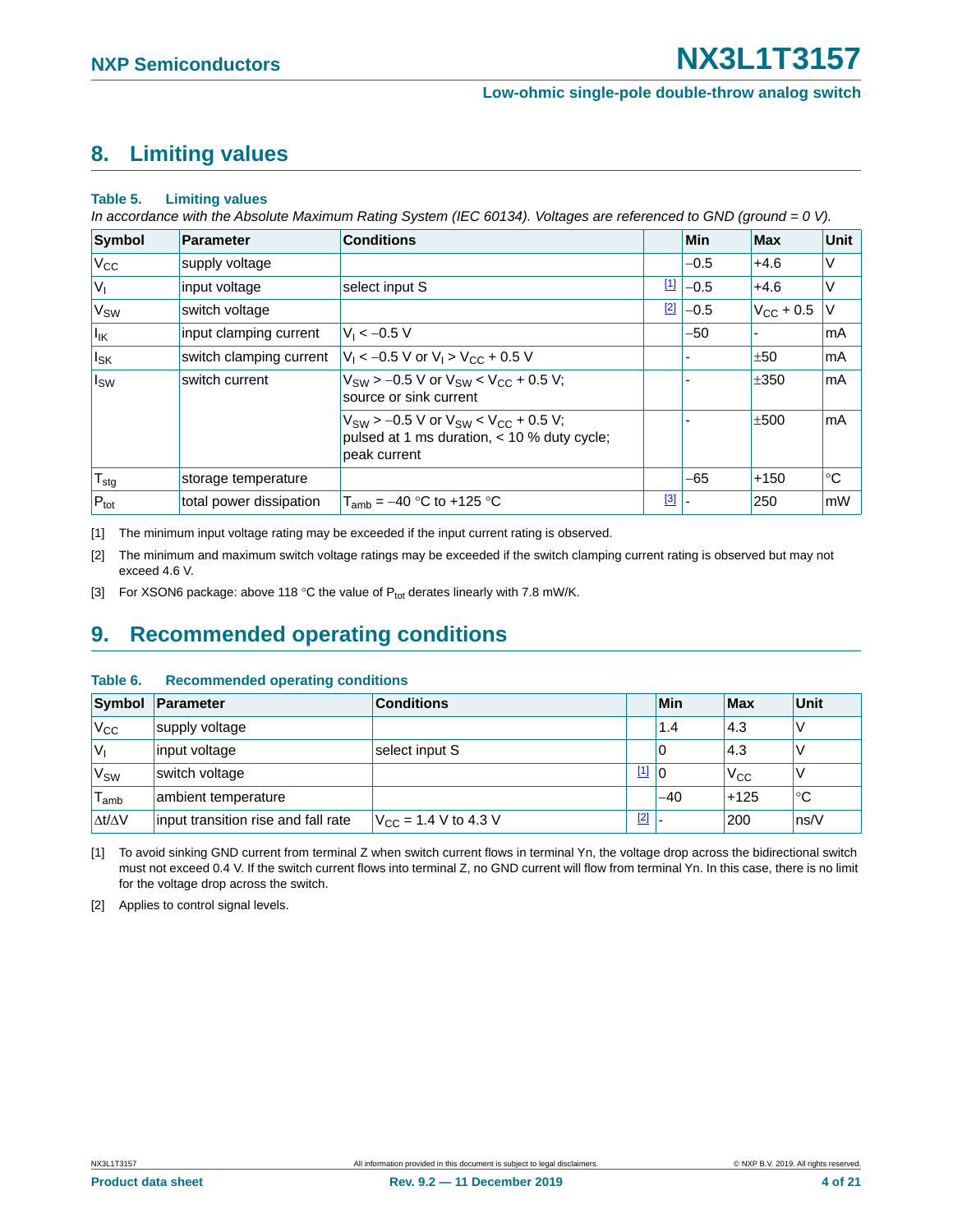## <span id="page-4-0"></span>**10. Static characteristics**

#### **Table 7. Static characteristics**

*At recommended operating conditions; voltages are referenced to GND (ground 0 V).*

| Symbol                  | <b>Parameter</b>                | <b>Conditions</b>                                                     |  | $T_{amb} = 25 °C$        |                              |                          | $T_{amb} = -40$ °C to +125 °C |                          |                          | Unit |
|-------------------------|---------------------------------|-----------------------------------------------------------------------|--|--------------------------|------------------------------|--------------------------|-------------------------------|--------------------------|--------------------------|------|
|                         |                                 |                                                                       |  | Min                      | <b>Typ</b>                   | <b>Max</b>               | Min                           | <b>Max</b><br>(85 °C)    | <b>Max</b><br>(125 °C)   |      |
| $V_{IH}$                | <b>HIGH-level</b>               | $V_{CC}$ = 1.4 V to 1.6 V                                             |  | 0.9                      |                              |                          | 0.9                           |                          |                          | V    |
|                         | input voltage                   | $V_{CC}$ = 1.65 V to 1.95 V                                           |  | 0.9                      | $\qquad \qquad \blacksquare$ | $\overline{\phantom{a}}$ | 0.9                           | $\blacksquare$           | $\overline{\phantom{a}}$ | V    |
|                         |                                 | $V_{CC}$ = 2.3 V to 2.7 V                                             |  | 1.1                      |                              |                          | 1.1                           |                          |                          | V    |
|                         |                                 | $V_{CC}$ = 2.7 V to 3.6 V                                             |  | 1.3                      | $\overline{\phantom{0}}$     | $\overline{\phantom{a}}$ | 1.3                           | $\blacksquare$           | $\overline{\phantom{a}}$ | V    |
|                         |                                 | $V_{CC}$ = 3.6 V to 4.3 V                                             |  | 1.4                      |                              |                          | 1.4                           |                          |                          | V    |
| $V_{IL}$                | LOW-level                       | $V_{CC}$ = 1.4 V to 1.6 V                                             |  | $\overline{\phantom{a}}$ | $\overline{\phantom{0}}$     | 0.3                      | ÷,                            | 0.3                      | 0.3                      | V    |
|                         | input voltage                   | $V_{CC}$ = 1.65 V to 1.95 V                                           |  |                          |                              | 0.4                      |                               | 0.4                      | 0.3                      | V    |
|                         |                                 | $V_{CC}$ = 2.3 V to 2.7 V                                             |  | $\overline{\phantom{0}}$ | ÷                            | 0.4                      | $\overline{\phantom{a}}$      | 0.4                      | 0.4                      | V    |
|                         |                                 | $V_{CC}$ = 2.7 V to 3.6 V                                             |  |                          |                              | 0.5                      |                               | 0.5                      | 0.5                      | V    |
|                         |                                 | $V_{CC}$ = 3.6 V to 4.3 V                                             |  | $\overline{\phantom{0}}$ | $\qquad \qquad \blacksquare$ | 0.6                      | $\blacksquare$                | 0.6                      | 0.6                      | V    |
| $I_1$                   | input leakage<br>current        | select input S;<br>$V_1$ = GND to 4.3 V;<br>$V_{CC}$ = 1.4 V to 4.3 V |  |                          |                              |                          |                               | ±0.5                     | $\pm 1$                  | μA   |
| $I_{S(OFF)}$            | OFF-state<br>leakage<br>current | Y0 and Y1 port;<br>see Figure 4                                       |  |                          |                              |                          |                               |                          |                          |      |
|                         |                                 | $V_{CC}$ = 1.4 V to 3.6 V                                             |  | $\overline{\phantom{0}}$ | $\qquad \qquad \blacksquare$ | ±5                       | $\overline{\phantom{a}}$      | ±50                      | ±500                     | nA   |
|                         |                                 | $V_{CC}$ = 3.6 V to 4.3 V                                             |  |                          |                              | ±10                      |                               | ±50                      | ±500                     | nA   |
| $I_{S(ON)}$             | ON-state                        | Z port; see Figure 5                                                  |  |                          |                              |                          |                               |                          |                          |      |
|                         | leakage<br>current              | $V_{CC}$ = 1.4 V to 3.6 V                                             |  |                          |                              | ±5                       |                               | ±50                      | ±500                     | nA   |
|                         |                                 | $V_{CC}$ = 3.6 V to 4.3 V                                             |  | ä,                       |                              | ±10                      | $\blacksquare$                | ±50                      | ±500                     | nA   |
| $I_{\rm CC}$            | supply current                  | $V_1 = V_{CC}$ or GND;<br>$V_{SW} =$ GND or $V_{CC}$                  |  |                          |                              |                          |                               |                          |                          |      |
|                         |                                 | $V_{CC} = 3.6 V$                                                      |  | $\overline{\phantom{0}}$ | $\blacksquare$               | 100                      | $\blacksquare$                | 690                      | 6000                     | nA   |
|                         |                                 | $V_{CC} = 4.3 V$                                                      |  | L,                       | ä,                           | 150                      | ÷.                            | 800                      | 7000                     | nA   |
| $\Delta\mathsf{l_{CC}}$ | additional                      | $V_{SW} =$ GND or $V_{CC}$                                            |  |                          |                              |                          |                               |                          |                          |      |
|                         | supply current                  | $V_1 = 2.6 V$ ; $V_{CC} = 4.3 V$                                      |  | ÷,                       | 2.0                          | 4.0                      | ÷,                            | $\overline{7}$           | $\overline{7}$           | μA   |
|                         |                                 | $V_1 = 2.6 V$ ; $V_{CC} = 3.6 V$                                      |  | $\overline{\phantom{0}}$ | 0.35                         | 0.7                      | $\overline{\phantom{a}}$      | 1                        | 1                        | μA   |
|                         |                                 | $V_1 = 1.8 V$ ; $V_{CC} = 4.3 V$                                      |  | L,                       | 7.0                          | 10.0                     | ä,                            | 15                       | 15                       | μA   |
|                         |                                 | $V_1 = 1.8 V$ ; $V_{CC} = 3.6 V$                                      |  | ۰                        | 2.5                          | 4.0                      | $\overline{\phantom{a}}$      | 5                        | 5                        | μA   |
|                         |                                 | $V_1 = 1.8 V$ ; $V_{CC} = 2.5 V$                                      |  | ÷.                       | 50                           | 200                      | ÷.                            | 300                      | 500                      | nA   |
| C <sub>1</sub>          | input<br>capacitance            |                                                                       |  | ÷,                       | 1.0                          | $\overline{\phantom{a}}$ | $\overline{\phantom{0}}$      | $\overline{\phantom{a}}$ | $\blacksquare$           | pF   |
| C <sub>S(OFF)</sub>     | OFF-state<br>capacitance        |                                                                       |  | $\blacksquare$           | 35                           | $\blacksquare$           | $\blacksquare$                | $\blacksquare$           | $\blacksquare$           | pF   |
| $C_{S(ON)}$             | ON-state<br>capacitance         |                                                                       |  | ä,                       | 130                          |                          |                               |                          |                          | pF   |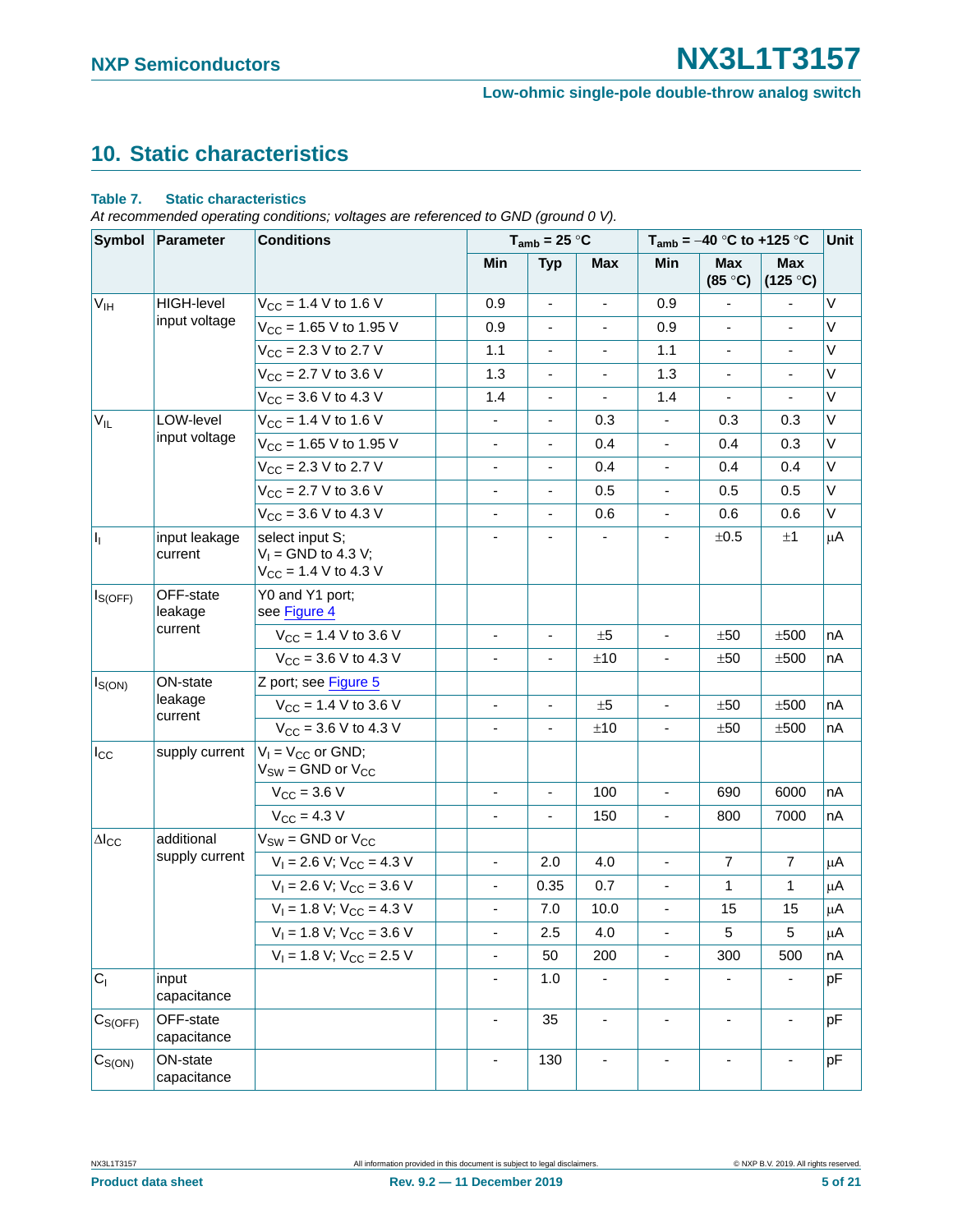#### **Low-ohmic single-pole double-throw analog switch**

### **10.1 Test circuits**

<span id="page-5-2"></span>

<span id="page-5-1"></span><span id="page-5-0"></span>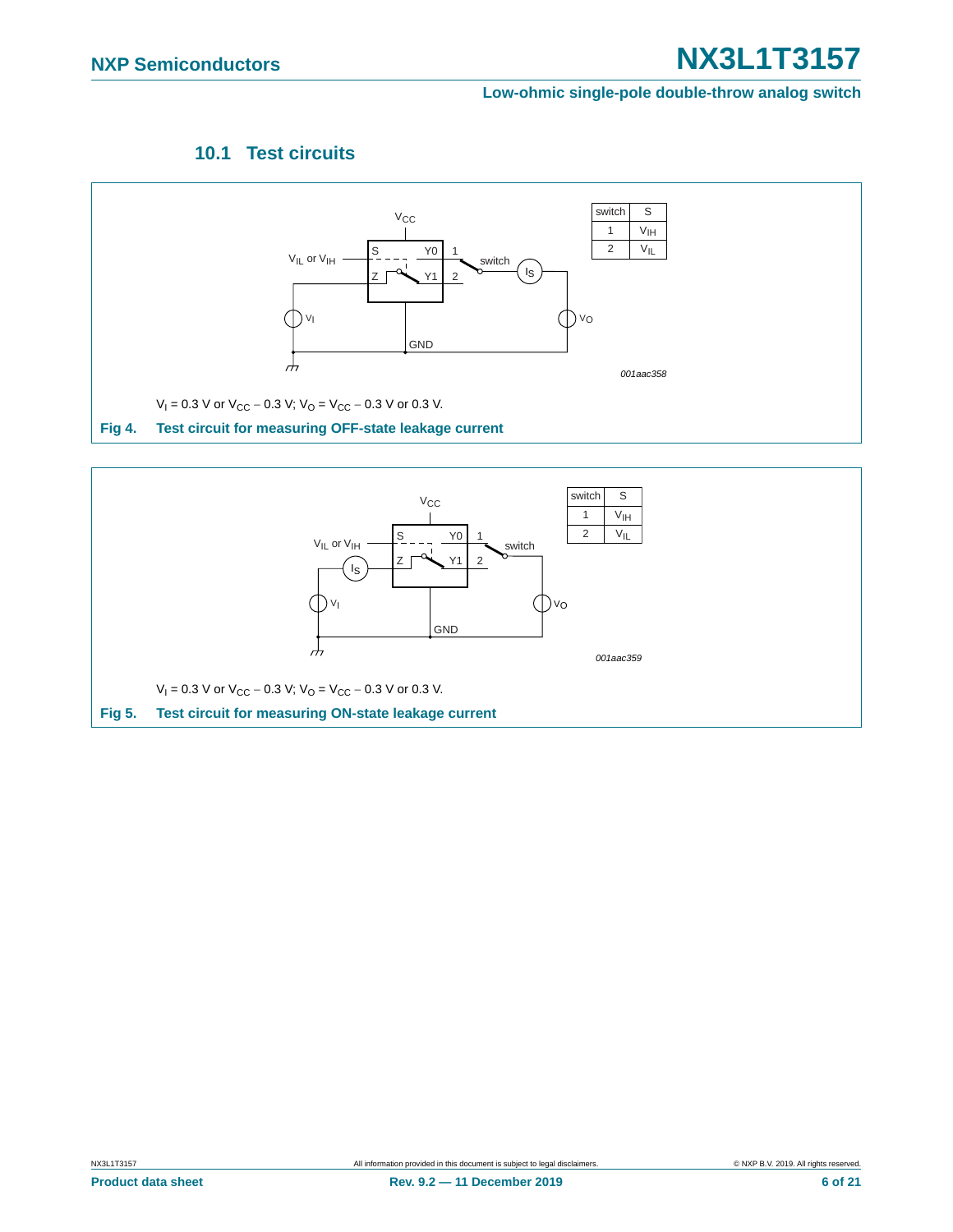#### **10.2 ON resistance**

#### <span id="page-6-3"></span>**Table 8. ON resistance**

| At recommended operating conditions; voltages are referenced to GND (ground = 0 V); for graphs see Figure 7 to Figure 13. |  |  |  |  |  |  |  |  |
|---------------------------------------------------------------------------------------------------------------------------|--|--|--|--|--|--|--|--|
|---------------------------------------------------------------------------------------------------------------------------|--|--|--|--|--|--|--|--|

| <b>Symbol</b><br>Parameter                   |                                                        | <b>Conditions</b>                                            |       |                          |                    |            | $T_{amb}$ = -40 °C to +85 °C   $T_{amb}$ = -40 °C to +125 °C   Unit |            |          |
|----------------------------------------------|--------------------------------------------------------|--------------------------------------------------------------|-------|--------------------------|--------------------|------------|---------------------------------------------------------------------|------------|----------|
|                                              |                                                        |                                                              |       | <b>Min</b>               | Typ <sup>[1]</sup> | <b>Max</b> | <b>Min</b>                                                          | <b>Max</b> |          |
| $R_{ON (peak)}$                              | ON resistance<br>(peak)                                | $V_1$ = GND to $V_{CC}$ ;<br>$I_{SW}$ = 100 mA; see Figure 6 |       |                          |                    |            |                                                                     |            |          |
|                                              |                                                        | $V_{CC}$ = 1.4 V                                             |       | $\overline{\phantom{a}}$ | 1.6                | 3.7        |                                                                     | 4.1        | $\Omega$ |
|                                              |                                                        | $V_{CC}$ = 1.65 V                                            |       | ٠                        | 1.0                | 1.6        |                                                                     | 1.7        | $\Omega$ |
|                                              |                                                        | $V_{\rm CC} = 2.3 V$                                         |       | $\overline{\phantom{0}}$ | 0.55               | 0.8        | $\blacksquare$                                                      | 0.9        | $\Omega$ |
|                                              |                                                        | $V_{\rm CC} = 2.7 V$                                         |       | ٠                        | 0.5                | 0.75       |                                                                     | 0.9        | $\Omega$ |
|                                              |                                                        | $V_{\rm CC} = 4.3 V$                                         |       | $\overline{\phantom{a}}$ | 0.5                | 0.75       | $\overline{\phantom{0}}$                                            | 0.9        | $\Omega$ |
| $\Delta R_{ON}$<br>ON resistance<br>mismatch | $V_1$ = GND to $V_{CC}$ ;<br>$I_{SW} = 100 \text{ mA}$ | $[2]$                                                        |       |                          |                    |            |                                                                     |            |          |
|                                              | between<br>channels                                    | $V_{CC}$ = 1.4 V                                             |       | $\blacksquare$           | 0.04               | 0.3        | $\blacksquare$                                                      | 0.3        | Ω        |
|                                              |                                                        | $V_{CC}$ = 1.65 V                                            |       | ٠                        | 0.04               | 0.2        |                                                                     | 0.3        | $\Omega$ |
|                                              |                                                        | $V_{\text{CC}} = 2.3 V$                                      |       | $\overline{\phantom{0}}$ | 0.02               | 0.08       | $\overline{\phantom{a}}$                                            | 0.1        | Ω        |
|                                              |                                                        | $V_{\rm CC} = 2.7 V$                                         |       | $\overline{\phantom{a}}$ | 0.02               | 0.075      | $\overline{\phantom{a}}$                                            | 0.1        | $\Omega$ |
|                                              |                                                        | $V_{\rm CC} = 4.3 V$                                         |       | $\overline{\phantom{a}}$ | 0.02               | 0.075      | $\overline{\phantom{a}}$                                            | 0.1        | $\Omega$ |
| $R_{ON(flat)}$                               | ON resistance<br>(flatness)                            | $V_1$ = GND to $V_{CC}$ ;<br>$I_{SW}$ = 100 mA               | $[3]$ |                          |                    |            |                                                                     |            |          |
|                                              |                                                        | $V_{\text{CC}} = 1.4 V$                                      |       | -                        | 1.0                | 3.3        | $\blacksquare$                                                      | 3.6        | $\Omega$ |
|                                              |                                                        | $V_{CC}$ = 1.65 V                                            |       | ٠                        | 0.5                | 1.2        |                                                                     | 1.3        | $\Omega$ |
|                                              |                                                        | $V_{\rm CC} = 2.3 V$                                         |       | $\overline{\phantom{a}}$ | 0.15               | 0.3        | $\overline{\phantom{a}}$                                            | 0.35       | $\Omega$ |
|                                              |                                                        | $V_{\text{CC}} = 2.7 V$                                      |       | $\blacksquare$           | 0.13               | 0.3        | $\overline{\phantom{a}}$                                            | 0.35       | $\Omega$ |
|                                              |                                                        | $V_{\text{CC}} = 4.3$ V                                      |       | ٠                        | 0.2                | 0.4        |                                                                     | 0.45       | $\Omega$ |

<span id="page-6-0"></span>[1] Typical values are measured at  $T_{amb} = 25 \degree C$ .

<span id="page-6-1"></span>[2] Measured at identical  $V_{CC}$ , temperature and input voltage.

<span id="page-6-2"></span>[3] Flatness is defined as the difference between the maximum and minimum value of ON resistance measured at identical V<sub>CC</sub> and temperature.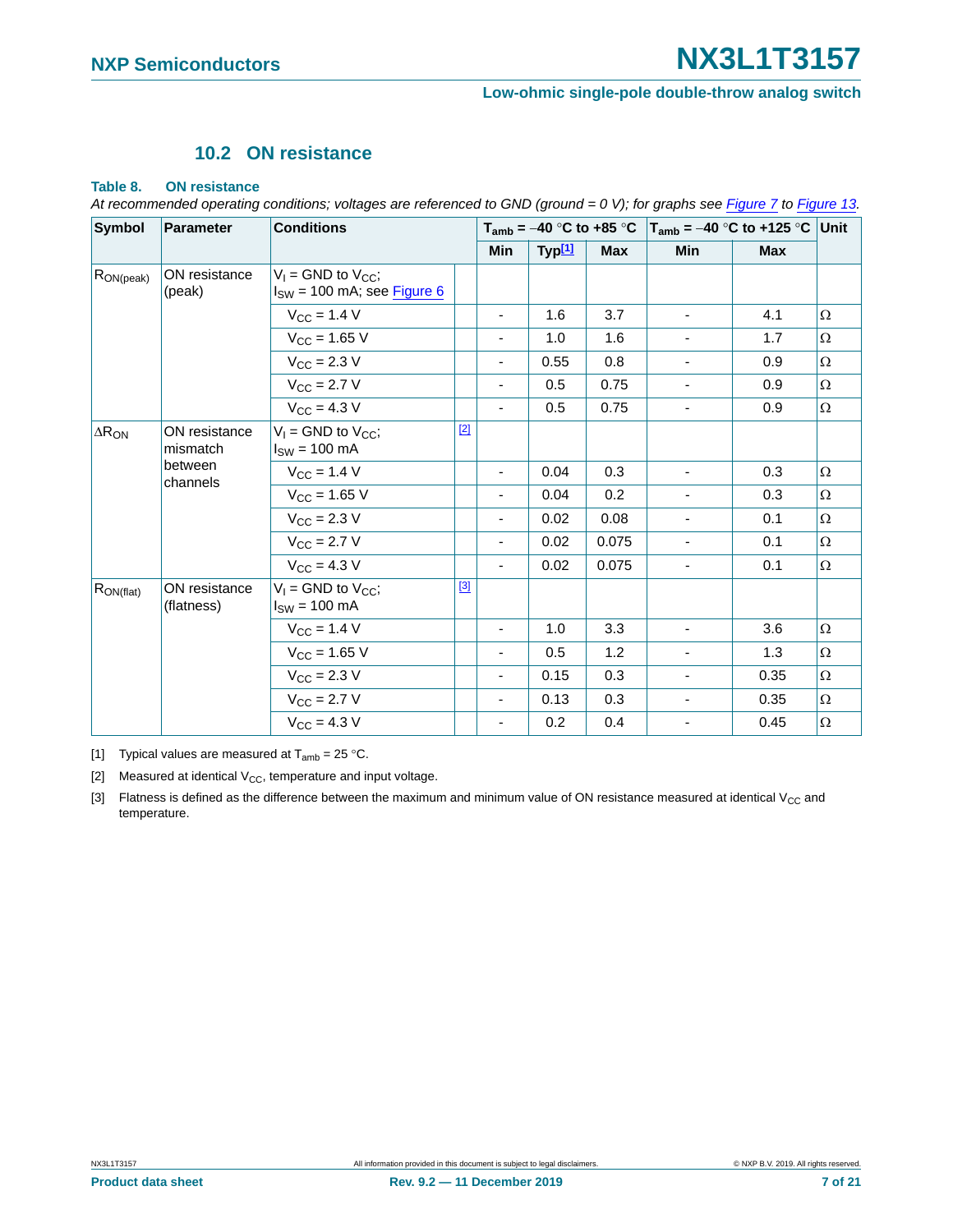<span id="page-7-0"></span>**Low-ohmic single-pole double-throw analog switch**

<span id="page-7-2"></span><span id="page-7-1"></span>

### **10.3 ON resistance test circuit and graphs**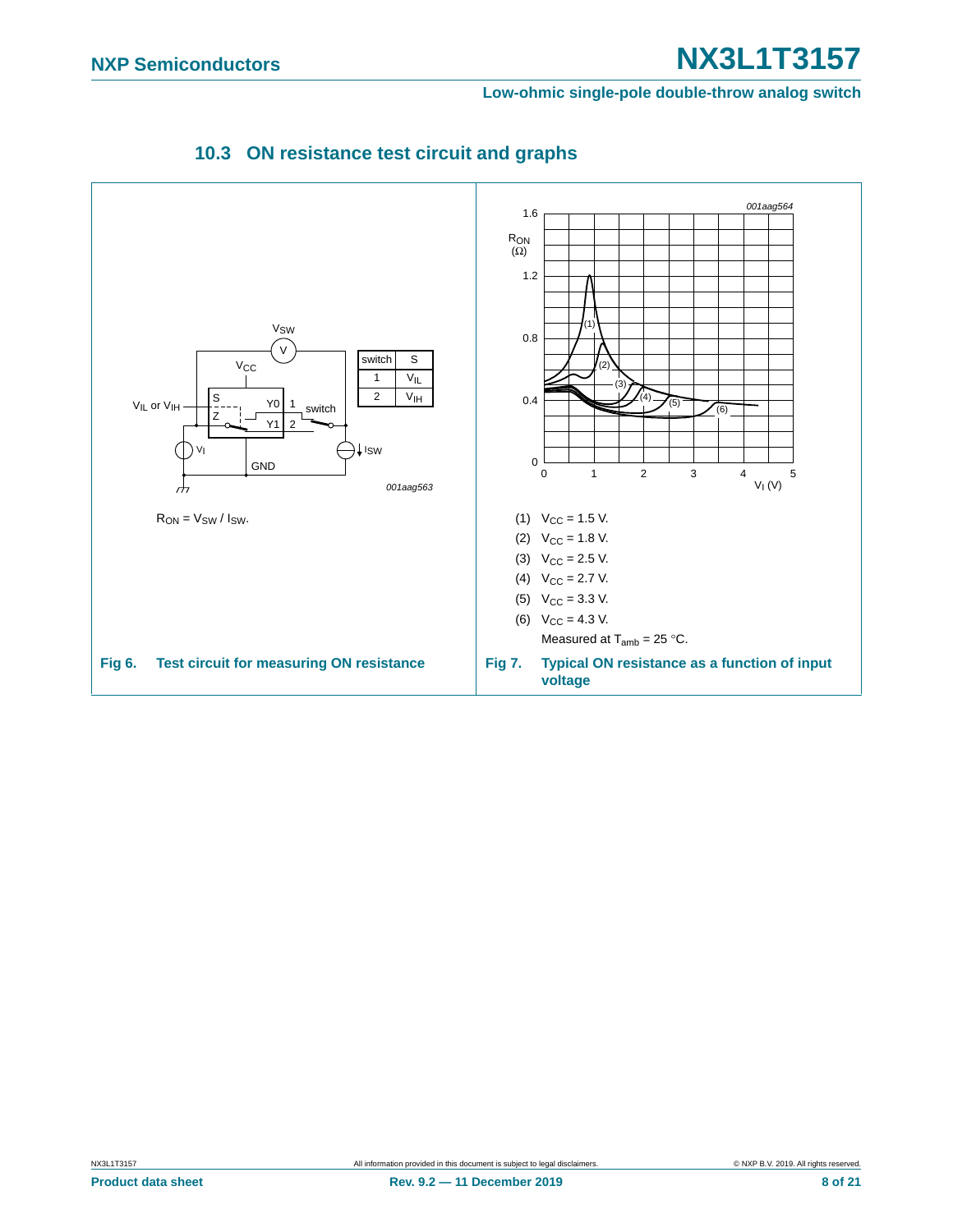#### **Low-ohmic single-pole double-throw analog switch**



- (2)  $T_{amb} = 85 °C$ .
- (3)  $T_{amb} = 25 °C$ .
- (4)  $T_{amb} = -40 °C$ .
- **Fig 10. ON resistance as a function of input voltage;**   $V_{CC} = 2.5 V$
- NX3L1T3157 All information provided in this document is subject to legal disclaimers. © NXP B.V. 2019. All rights reserved.

(2)  $T_{amb} = 85 °C$ . (3)  $T_{amb} = 25 °C$ . (4)  $T_{amb} = -40 °C$ .

 $V_{CC} = 2.7 V$ 

**Fig 11. ON resistance as a function of input voltage;**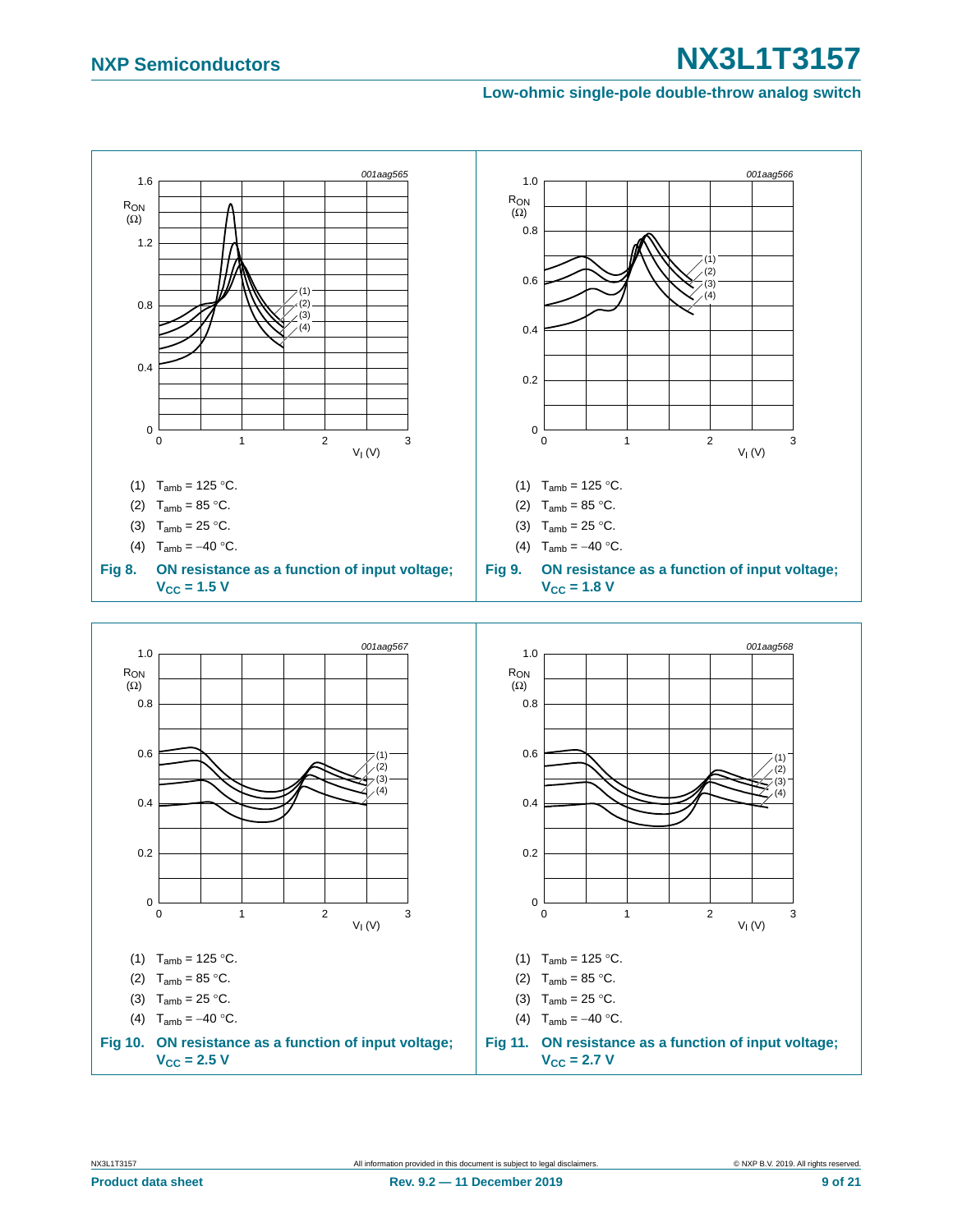#### **Low-ohmic single-pole double-throw analog switch**



## <span id="page-9-1"></span><span id="page-9-0"></span>**11. Dynamic characteristics**

#### **Table 9. Dynamic characteristics**

*At recommended operating conditions; voltages are referenced to GND (ground = 0 V); for load circuit see [Figure 16](#page-11-0).*

| Symbol           | Parameter    | <b>Conditions</b>                        |  |                          | 25 °C              |     |     | $-40$ °C to +125 °C            |                                  | Unit |
|------------------|--------------|------------------------------------------|--|--------------------------|--------------------|-----|-----|--------------------------------|----------------------------------|------|
|                  |              |                                          |  | Min                      | Typ <sup>[1]</sup> | Max | Min | <b>Max</b><br>$(85 \degree C)$ | Max<br>$(125 \text{ }^{\circ}C)$ |      |
| t <sub>en</sub>  | enable time  | S to Z or Yn;<br>see Figure 14           |  |                          |                    |     |     |                                |                                  |      |
|                  |              | $V_{CC}$ = 1.4 V to 1.6 V                |  | -                        | 50                 | 90  |     | 120                            | 120                              | ns   |
|                  |              | $V_{CC}$ = 1.65 V to 1.95 V              |  | $\overline{\phantom{a}}$ | 36                 | 70  | ٠   | 80                             | 90                               | ns   |
|                  |              | $V_{CC}$ = 2.3 V to 2.7 V                |  | ٠                        | 24                 | 45  | -   | 50                             | 55                               | ns   |
|                  |              | $V_{CC}$ = 2.7 V to 3.6 V                |  | ٠                        | 22                 | 40  | -   | 45                             | 50                               | ns   |
|                  |              | $V_{\text{CC}}$ = 3.6 V to 4.3 V         |  | ٠                        | 22                 | 40  | -   | 45                             | 50                               | ns   |
| t <sub>dis</sub> | disable time | S to Z or Yn;<br>see Figure 14           |  |                          |                    |     |     |                                |                                  |      |
|                  |              | $V_{CC}$ = 1.4 V to 1.6 V                |  | ٠                        | 32                 | 70  | ٠   | 80                             | 90                               | ns   |
|                  |              | $V_{CC}$ = 1.65 V to 1.95 V              |  | ۰                        | 20                 | 55  | -   | 60                             | 65                               | ns   |
|                  |              | $V_{\text{CC}}$ = 2.3 V to 2.7 V         |  | ۰                        | $12 \overline{ }$  | 25  | ٠   | 30                             | 35                               | ns   |
|                  |              | $V_{\text{CC}} = 2.7 \text{ V}$ to 3.6 V |  | ۰                        | 10                 | 20  | -   | 25                             | 30                               | ns   |
|                  |              | $V_{CC}$ = 3.6 V to 4.3 V                |  | ۰                        | 10                 | 20  | -   | 25                             | 30                               | ns   |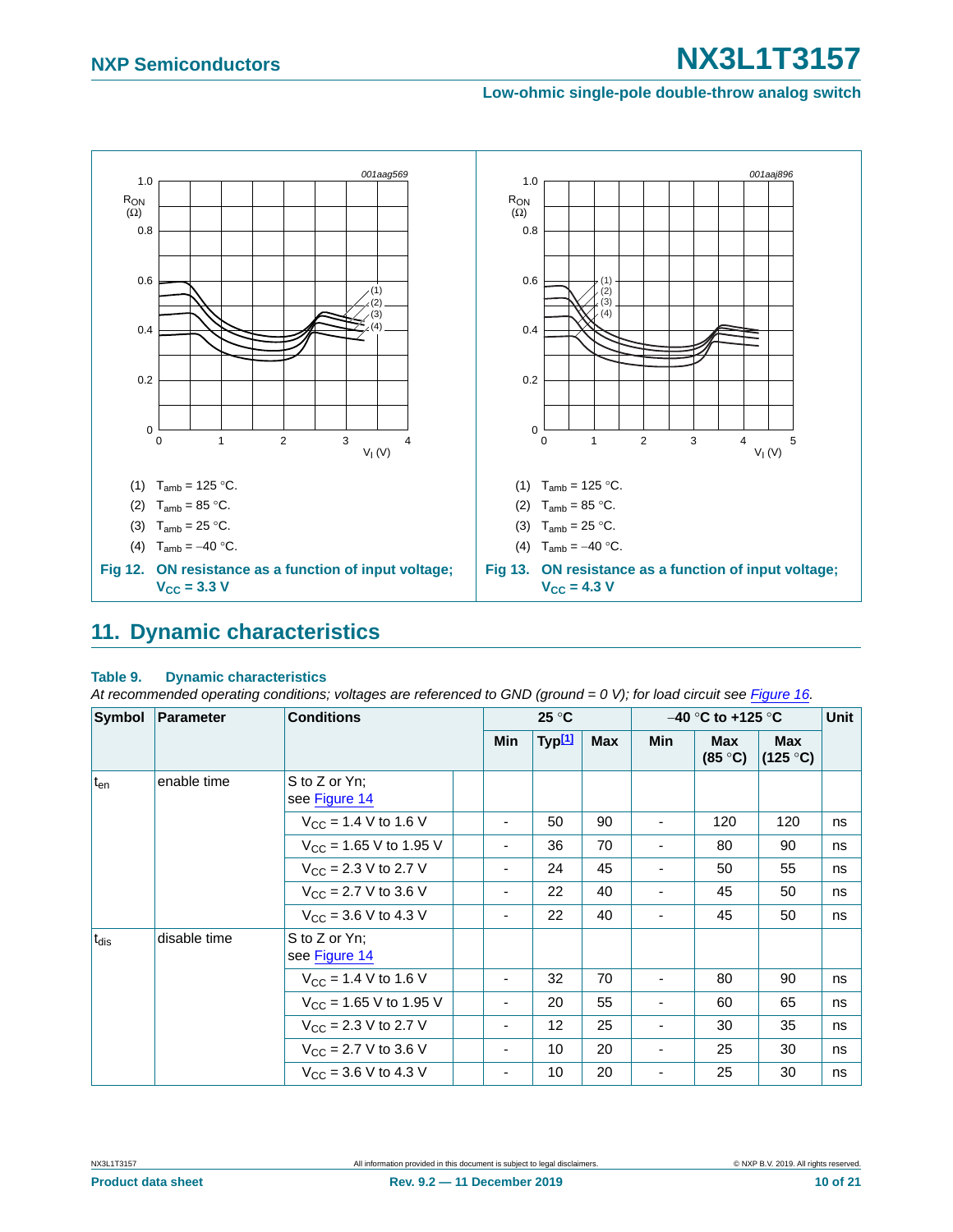#### **Table 9. Dynamic characteristics** *…continued*

*At recommended operating conditions; voltages are referenced to GND (ground = 0 V); for load circuit see Figure 16.*

| Symbol                                 | <b>Parameter</b>          | <b>Conditions</b>                  |  | $25^{\circ}$ C           |                    |            | $-40$ °C to +125 °C | Unit                     |                          |    |
|----------------------------------------|---------------------------|------------------------------------|--|--------------------------|--------------------|------------|---------------------|--------------------------|--------------------------|----|
|                                        |                           |                                    |  | Min                      | Typ <sup>[1]</sup> | <b>Max</b> | <b>Min</b>          | <b>Max</b><br>(85 °C)    | <b>Max</b><br>(125 °C)   |    |
| break-before-make<br>$t_{b-m}$<br>time | see Figure 15             | $[2]$                              |  |                          |                    |            |                     |                          |                          |    |
|                                        | $V_{CC}$ = 1.4 V to 1.6 V |                                    |  | 19                       |                    | 9          | $\blacksquare$      |                          | ns                       |    |
|                                        |                           | $V_{\text{CC}}$ = 1.65 V to 1.95 V |  | $\overline{\phantom{0}}$ | 17                 |            | 7                   | $\overline{\phantom{0}}$ |                          | ns |
|                                        |                           | $V_{\text{CC}}$ = 2.3 V to 2.7 V   |  | ٠                        | 13                 |            | 4                   | ٠                        | $\overline{\phantom{a}}$ | ns |
|                                        |                           | $V_{CC}$ = 2.7 V to 3.6 V          |  | ٠                        | 10                 |            | 3                   | $\overline{\phantom{0}}$ | $\overline{\phantom{a}}$ | ns |
|                                        |                           | $V_{CC}$ = 3.6 V to 4.3 V          |  | ٠                        | 10                 |            | $\overline{2}$      | $\blacksquare$           | $\blacksquare$           | ns |

<span id="page-10-0"></span>[1] Typical values are measured at  $T_{amb} = 25 \degree C$  and  $V_{CC} = 1.5 V$ , 1.8 V, 2.5 V, 3.3 V and 4.3 V respectively.

<span id="page-10-2"></span>[2] Break-before-make guaranteed by design.

### **11.1 Waveform and test circuits**

<span id="page-10-4"></span>

#### <span id="page-10-3"></span><span id="page-10-1"></span>**Table 10. Measurement points**

| <b>Supply voltage</b> | <b>Input</b>   | <b>Output</b>      |
|-----------------------|----------------|--------------------|
| $ V_{CC} $            | V <sub>M</sub> | $V_{X}$            |
| $1.4$ V to 4.3 V      | $0.5V_{CC}$    | 0.9V <sub>OH</sub> |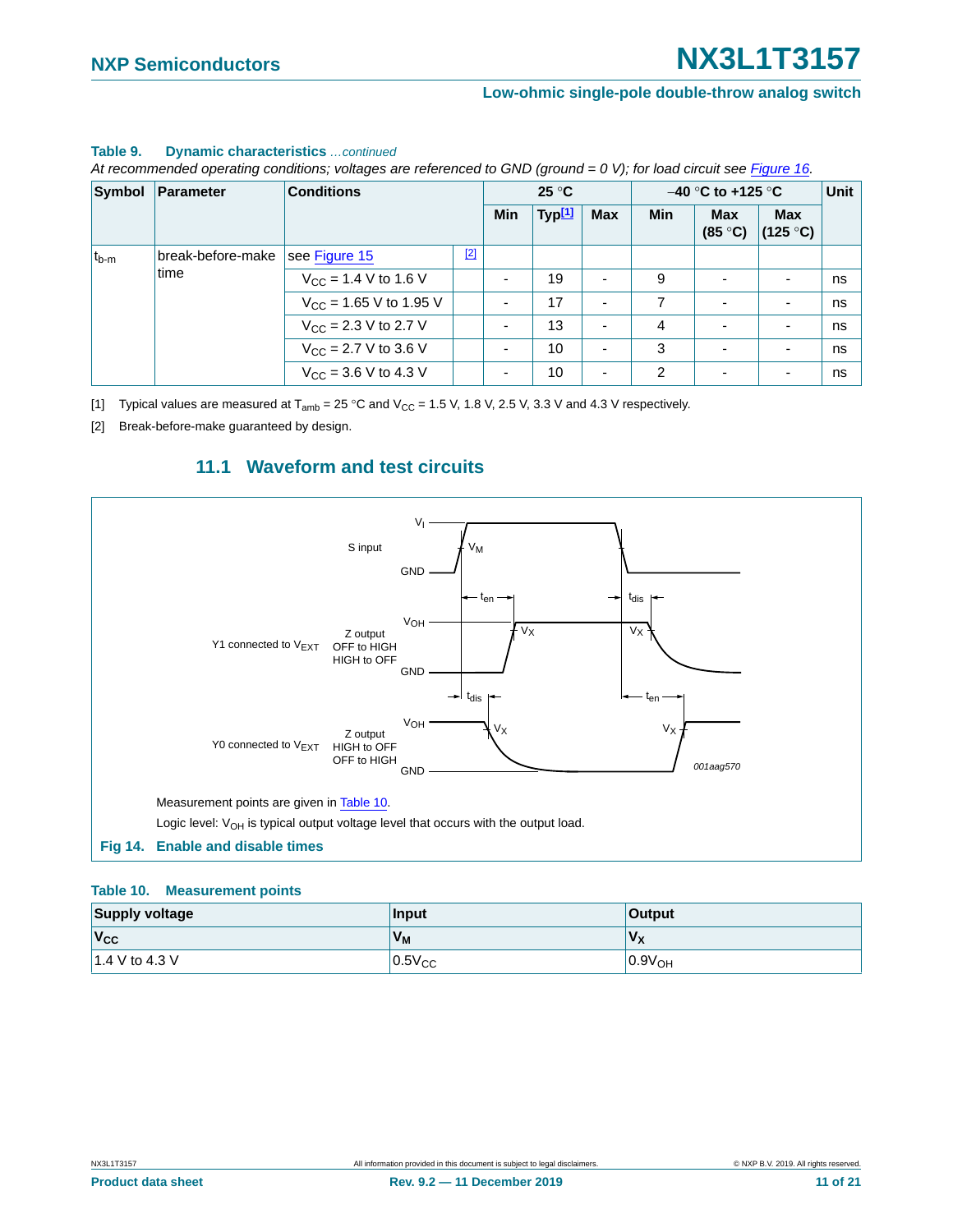#### **Low-ohmic single-pole double-throw analog switch**



<span id="page-11-1"></span>

#### <span id="page-11-2"></span><span id="page-11-0"></span>**Table 11. Test data**

| <b>Supply voltage</b> | Input        |               | Load  |             |  |
|-----------------------|--------------|---------------|-------|-------------|--|
| $V_{\rm CC}$          | v            | urs :         |       | M<br>. .    |  |
| 1.4 V to 4.3 V        | $V_{\rm CC}$ | $\leq$ 2.5 ns | 35 pF | $50 \Omega$ |  |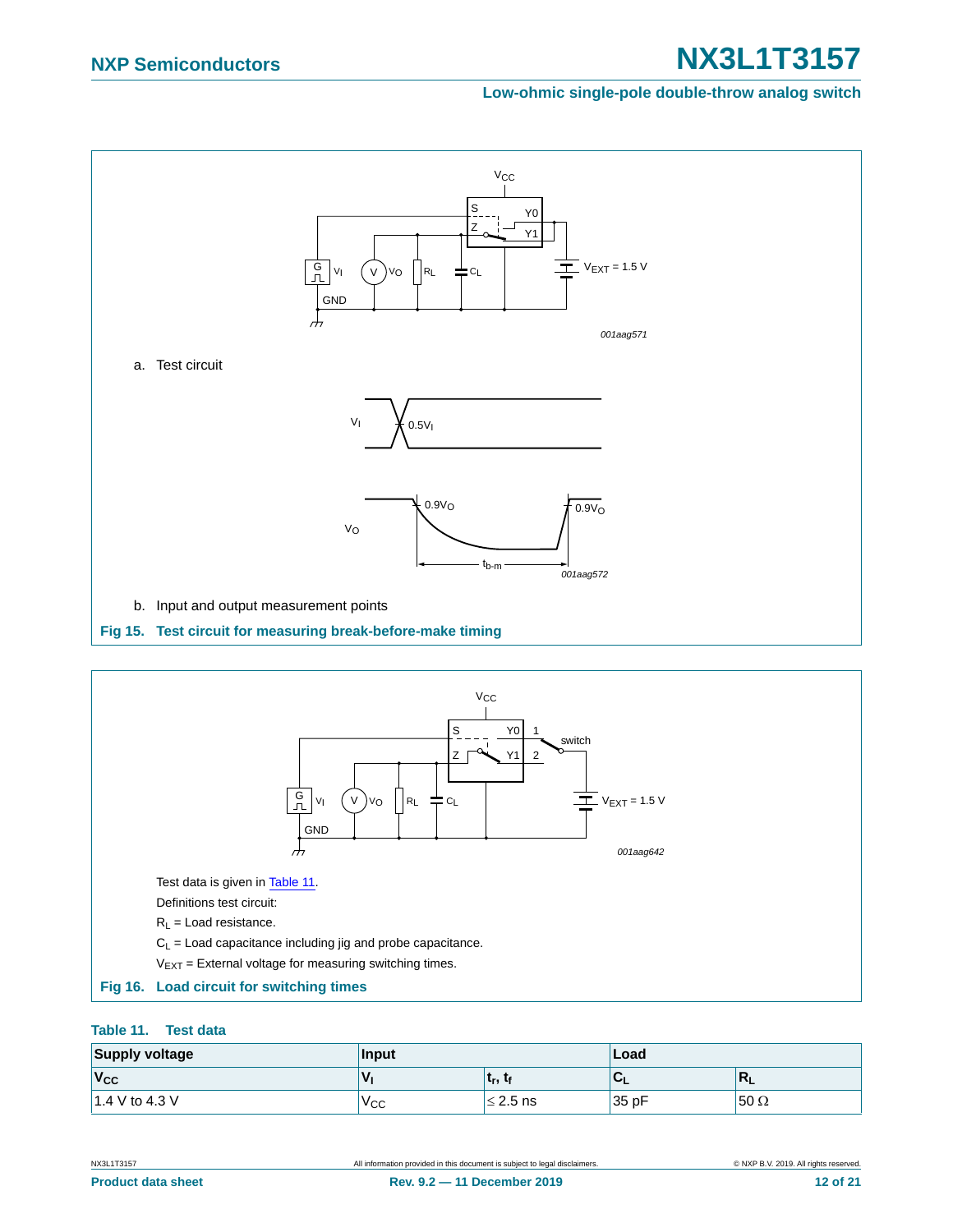### **11.2 Additional dynamic characteristics**

#### <span id="page-12-2"></span>**Table 12. Additional dynamic characteristics**

At recommended operating conditions; voltages are referenced to GND (ground =  $0 \text{ V}$ );  $V_I$  = GND or  $V_{CC}$  (unless otherwise specified);  $t_r = t_f \le 2.5$  ns;  $T_{amb} = 25$  °C.

| <b>Symbol</b>                                  | <b>Parameter</b>             | <b>Conditions</b>                                                                                                                       |       | <b>Min</b>               | <b>Typ</b> | <b>Max</b>               | <b>Unit</b>                                                                                                                                                                                             |
|------------------------------------------------|------------------------------|-----------------------------------------------------------------------------------------------------------------------------------------|-------|--------------------------|------------|--------------------------|---------------------------------------------------------------------------------------------------------------------------------------------------------------------------------------------------------|
| THD<br>$f_{(-3dB)}$<br>$\alpha$ <sub>iso</sub> | total harmonic<br>distortion | $f_i$ = 20 Hz to 20 kHz; R <sub>L</sub> = 32 $\Omega$ ; see Figure 17                                                                   | $[1]$ |                          |            |                          |                                                                                                                                                                                                         |
|                                                |                              | $V_{CC}$ = 1.4 V; V <sub>1</sub> = 1 V (p-p)                                                                                            |       | $\overline{\phantom{a}}$ | 0.15       | $\overline{\phantom{a}}$ | $\%$                                                                                                                                                                                                    |
|                                                |                              | $V_{CC}$ = 1.65 V; V <sub>1</sub> = 1.2 V (p-p)                                                                                         |       | $\overline{\phantom{a}}$ | 0.10       | $\overline{\phantom{a}}$ | %                                                                                                                                                                                                       |
|                                                |                              | $V_{\text{CC}}$ = 2.3 V; V <sub>1</sub> = 1.5 V (p-p)                                                                                   |       |                          | 0.02       | $\blacksquare$           | $\frac{0}{0}$                                                                                                                                                                                           |
|                                                |                              | $V_{CC}$ = 2.7 V; V <sub>1</sub> = 2 V (p-p)                                                                                            |       | ۰                        | 0.02       | $\blacksquare$           | $\%$                                                                                                                                                                                                    |
|                                                |                              | $V_{CC}$ = 4.3 V; V <sub>I</sub> = 2 V (p-p)                                                                                            |       | $\blacksquare$           | 0.02       | $\blacksquare$           | %                                                                                                                                                                                                       |
|                                                | -3 dB frequency              | $R_L$ = 50 $\Omega$ ; see Figure 18                                                                                                     | $[1]$ |                          |            |                          |                                                                                                                                                                                                         |
|                                                | response                     | $V_{CC}$ = 1.4 V to 4.3 V                                                                                                               |       | $\blacksquare$           | 60         | $\overline{\phantom{a}}$ | <b>MHz</b>                                                                                                                                                                                              |
|                                                | isolation (OFF-state)        | $f_i = 100$ kHz; $R_L = 50 \Omega$ ; see Figure 19                                                                                      | $[1]$ |                          |            |                          |                                                                                                                                                                                                         |
|                                                |                              | $V_{CC}$ = 1.4 V to 4.3 V                                                                                                               |       |                          | $-90$      | $\overline{\phantom{a}}$ | dB                                                                                                                                                                                                      |
| $V_{\text{ct}}$                                | crosstalk voltage            | between digital inputs and switch;<br>$f_i = 1$ MHz; C <sub>L</sub> = 50 pF; R <sub>L</sub> = 50 $\Omega$ ; see Figure 20               |       |                          |            |                          |                                                                                                                                                                                                         |
|                                                |                              | $V_{\text{CC}}$ = 1.4 V to 3.6 V                                                                                                        |       | $\blacksquare$           | 0.2        | $\blacksquare$           | $\vee$<br>V<br>$\blacksquare$<br>pC<br>$\overline{\phantom{a}}$<br>pC<br>$\overline{\phantom{a}}$<br>рC<br>$\overline{\phantom{a}}$<br>рC<br>$\overline{\phantom{a}}$<br>pC<br>$\overline{\phantom{a}}$ |
|                                                |                              | $V_{CC}$ = 3.6 V to 4.3 V                                                                                                               |       | $\blacksquare$           | 0.3        |                          |                                                                                                                                                                                                         |
| $Q_{\text{inj}}$                               | charge injection             | $f_i = 1$ MHz; C <sub>L</sub> = 0.1 nF; R <sub>L</sub> = 1 M $\Omega$ ; V <sub>gen</sub> = 0 V;<br>$R_{gen} = 0 \Omega$ ; see Figure 21 |       |                          |            |                          |                                                                                                                                                                                                         |
|                                                |                              | $V_{CC}$ = 1.5 V                                                                                                                        |       | $\overline{\phantom{a}}$ | 3          |                          |                                                                                                                                                                                                         |
|                                                |                              | $V_{CC}$ = 1.8 V                                                                                                                        |       |                          | 4          |                          |                                                                                                                                                                                                         |
|                                                |                              | $V_{\text{CC}} = 2.5 V$                                                                                                                 |       | $\overline{\phantom{a}}$ | 6          |                          |                                                                                                                                                                                                         |
|                                                |                              | $V_{\text{CC}} = 3.3 \text{ V}$                                                                                                         |       | $\overline{\phantom{a}}$ | 9          |                          |                                                                                                                                                                                                         |
|                                                |                              | $V_{\text{CC}} = 4.3 V$                                                                                                                 |       | ۰                        | 15         |                          |                                                                                                                                                                                                         |

<span id="page-12-1"></span>[1]  $f_i$  is biased at 0.5 $V_{CC}$ .

### **11.3 Test circuits**

<span id="page-12-3"></span><span id="page-12-0"></span>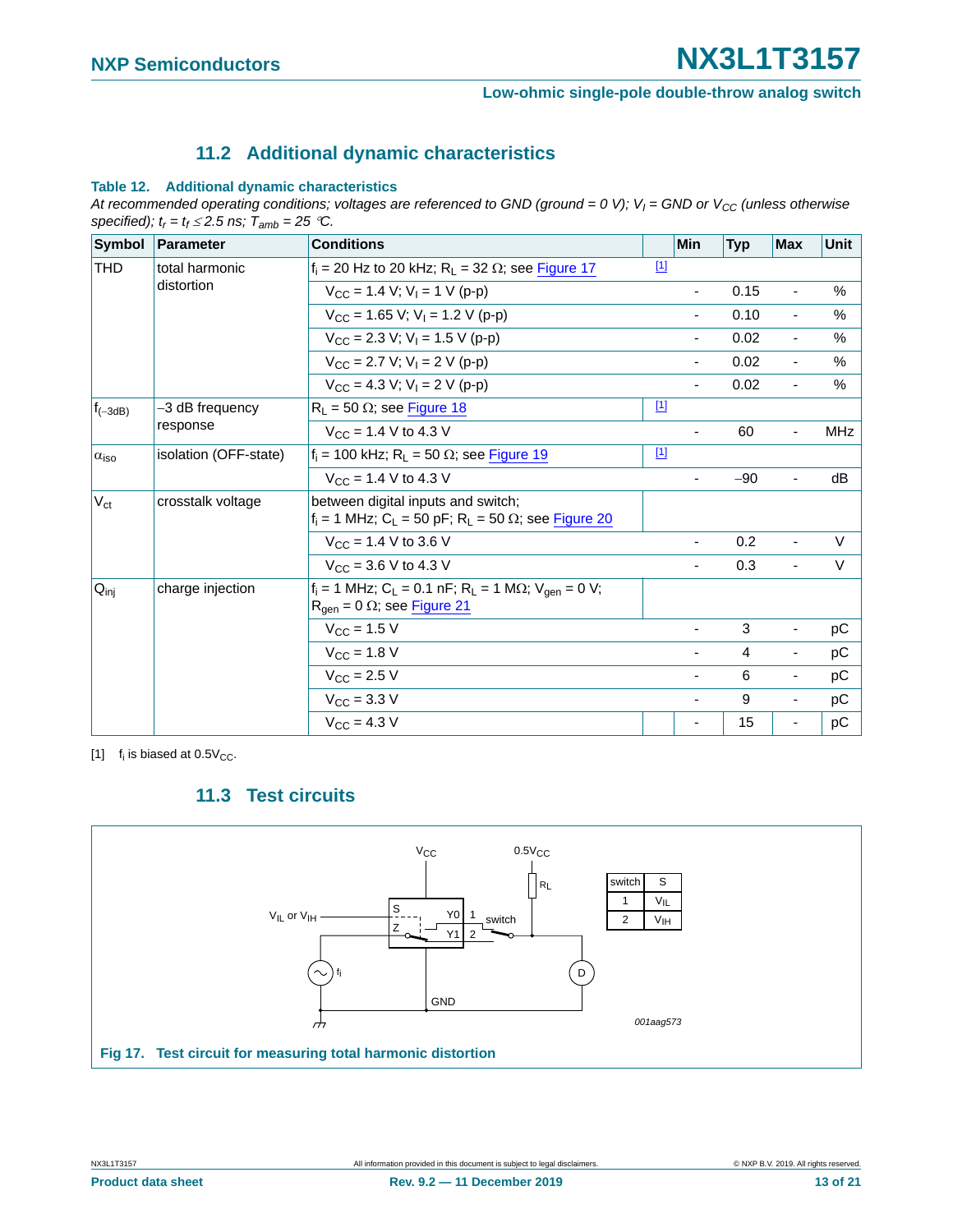#### **Low-ohmic single-pole double-throw analog switch**



<span id="page-13-1"></span><span id="page-13-0"></span>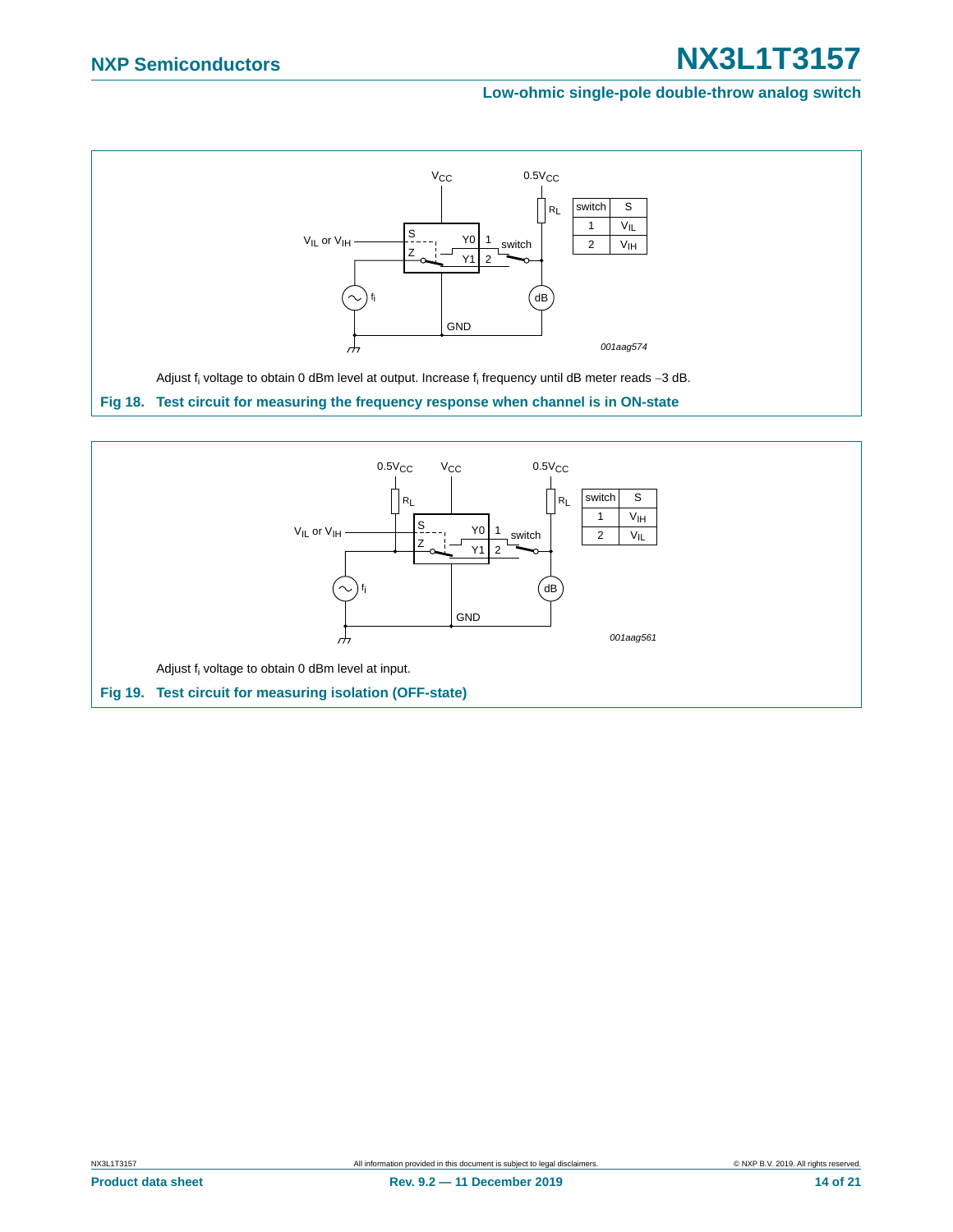#### **Low-ohmic single-pole double-throw analog switch**

<span id="page-14-0"></span>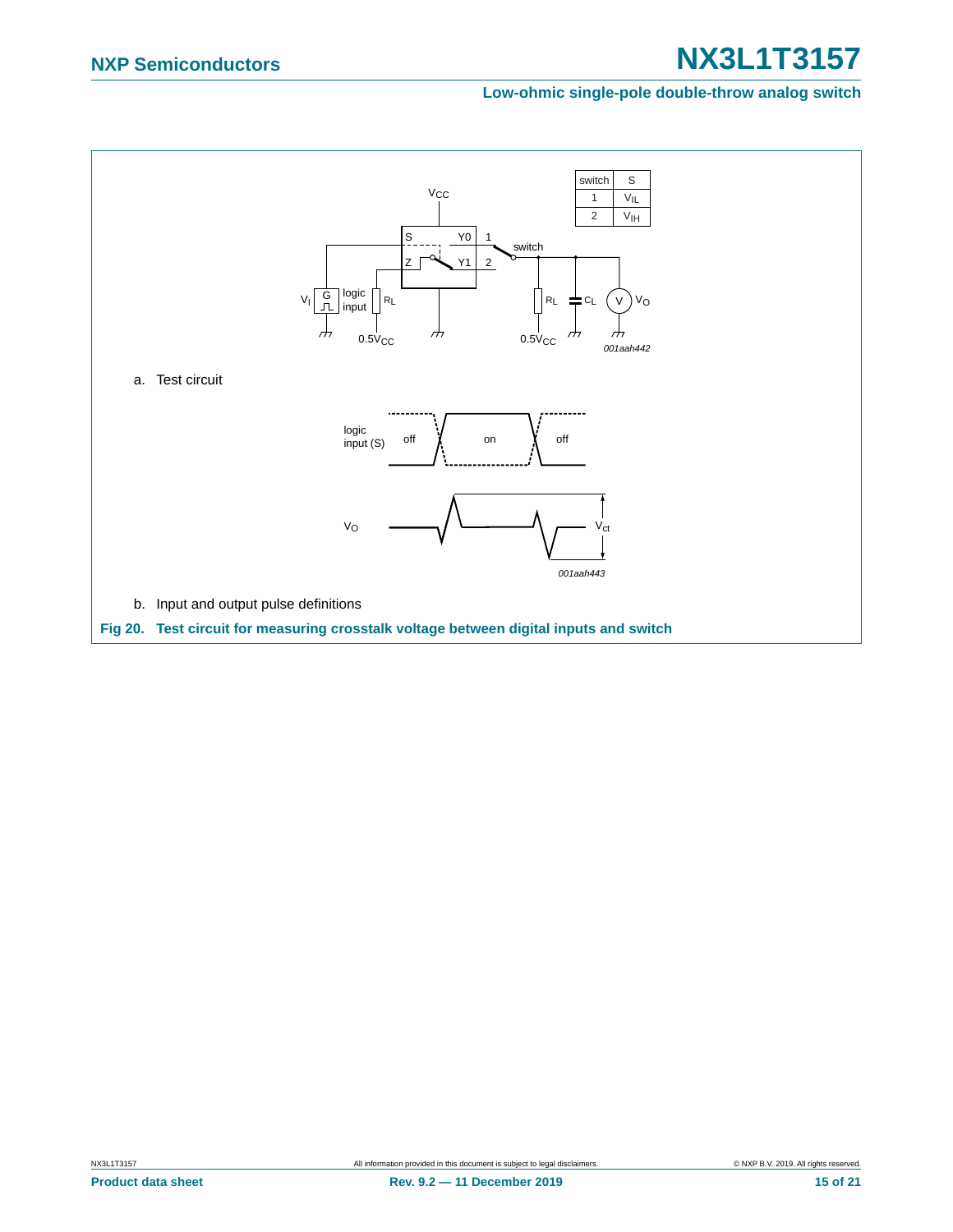#### **Low-ohmic single-pole double-throw analog switch**

<span id="page-15-0"></span>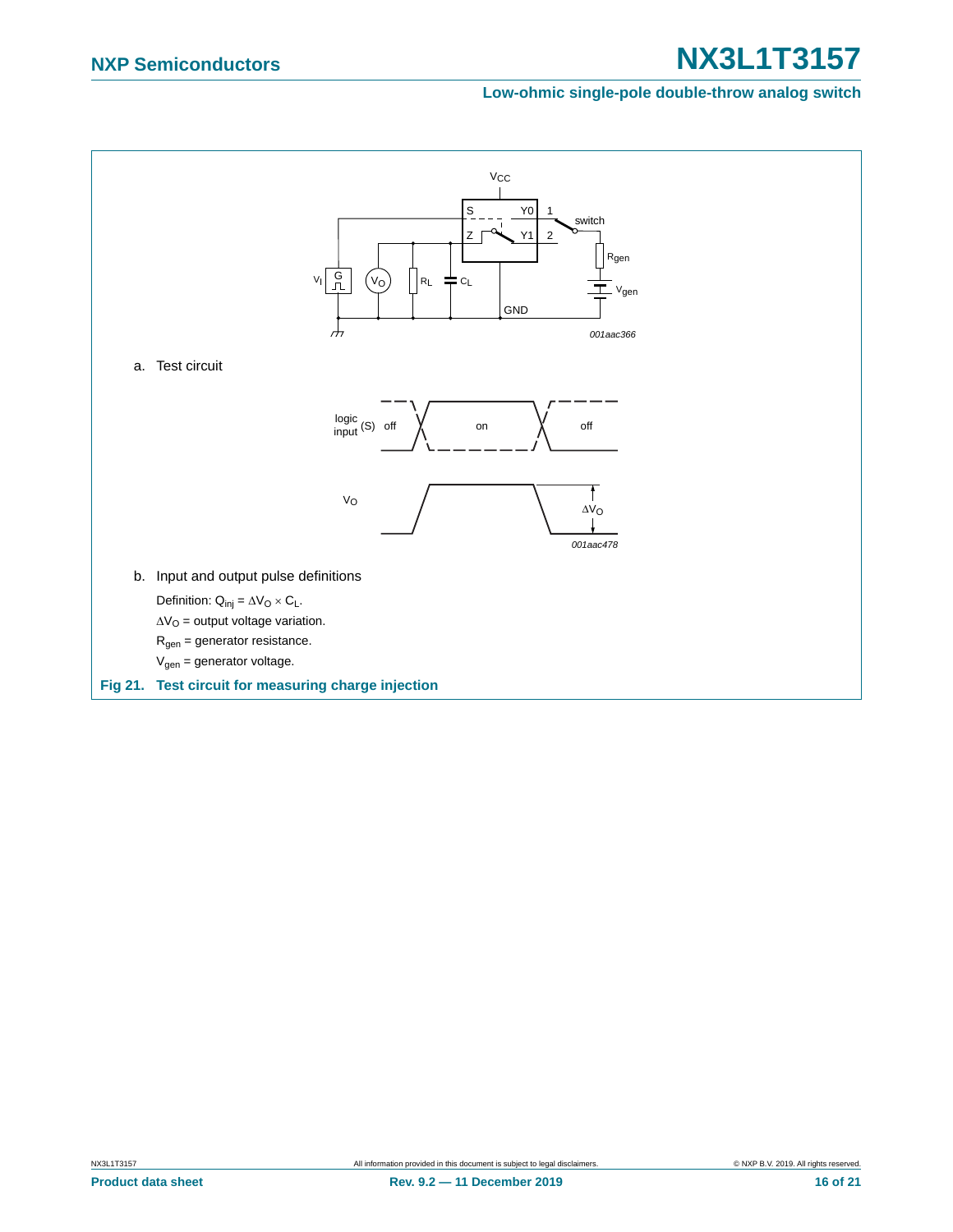#### **Low-ohmic single-pole double-throw analog switch**

## <span id="page-16-0"></span>**12. Package outline**



#### **Fig 22. Package outline SOT886 (XSON6)**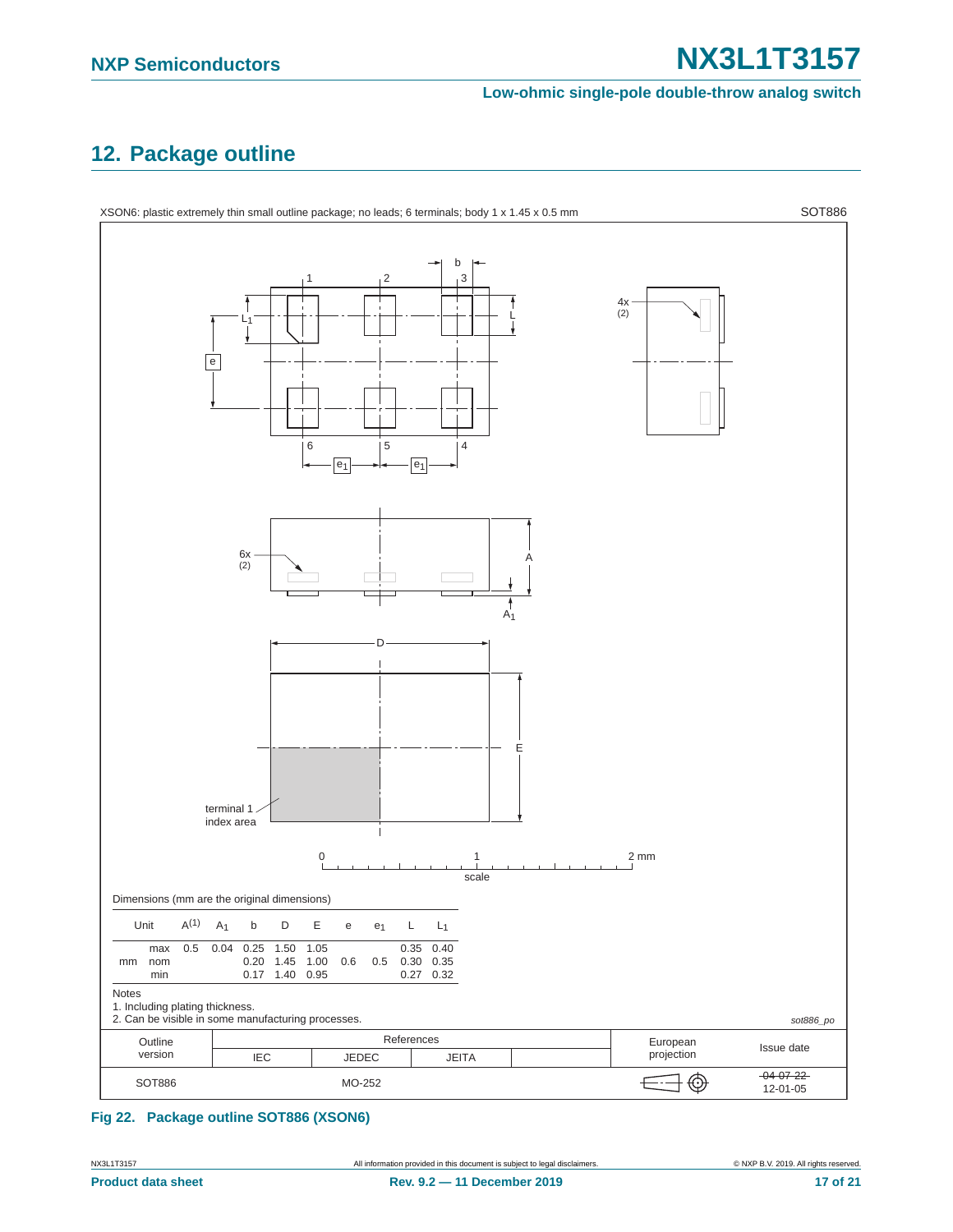## <span id="page-17-0"></span>**13. Abbreviations**

| <b>Table 13. Abbreviations</b> |                                         |  |  |
|--------------------------------|-----------------------------------------|--|--|
| Acronym                        | <b>Description</b>                      |  |  |
| <b>CDM</b>                     | <b>Charged Device Model</b>             |  |  |
| <b>CMOS</b>                    | Complementary Metal-Oxide Semiconductor |  |  |
| <b>ESD</b>                     | ElectroStatic Discharge                 |  |  |
| <b>HBM</b>                     | Human Body Model                        |  |  |
| MМ                             | Machine Model                           |  |  |
| <b>PDA</b>                     | Personal Digital Assistant              |  |  |

## <span id="page-17-1"></span>**14. Revision history**

#### **Table 14. Revision history**

| Document ID      | Release date         | Data sheet status                                                                                                                     | <b>Change notice</b> | <b>Supersedes</b> |
|------------------|----------------------|---------------------------------------------------------------------------------------------------------------------------------------|----------------------|-------------------|
| NX3L1T3157 v.9.2 | 20191211             | Product data sheet                                                                                                                    |                      | NX3L1T3157 v.9.1  |
| Modifications:   | to $+125$ °C"        | Corrected temperature range in Table 2 "Ordering options" from "-40 °C to +85 °C" to "-40 °C                                          |                      |                   |
| NX3L1T3157 v.9.1 | 20191203             | Product data sheet                                                                                                                    |                      | NX3L1T3157 v.9    |
| Modifications:   |                      | Package SOT886 requiring SSB added. Refer to PCN number 201909001 XSON6<br>(SOT886) Assembly/Test Transfer from ATGD and ATSN to ATBK |                      |                   |
|                  |                      | Removed NX3L1T3157GW,125                                                                                                              |                      |                   |
| NX3L1T3157 v.9   | 20111109             | Product data sheet                                                                                                                    |                      | NX3L1T3157 v.8    |
| Modifications:   | Legal pages updated. |                                                                                                                                       |                      |                   |
| NX3L1T3157 v.8   | 20110727             | Product data sheet                                                                                                                    |                      | NX3L1T3157 v.7    |
| NX3L1T3157 v.7   | 20100121             | Product data sheet                                                                                                                    |                      | NX3L1T3157 v.6    |
| NX3L1T3157 v.6   | 20090415             | Product data sheet                                                                                                                    |                      | NX3L1T3157 v.5    |
| NX3L1T3157 v.5   | 20080728             | Product data sheet                                                                                                                    |                      | NX3L1T3157 v.4    |
| NX3L1T3157 v.4   | 20080718             | Product data sheet                                                                                                                    |                      | NX3L1T3157 v.3    |
| NX3L1T3157 v.3   | 20080408             | Product data sheet                                                                                                                    |                      | NX3L1T3157 v.2    |
| NX3L1T3157 v.2   | 20080306             | Product data sheet                                                                                                                    |                      | NX3L1T3157 v.1    |
| NX3L1T3157 v.1   | 20080103             | Product data sheet                                                                                                                    |                      |                   |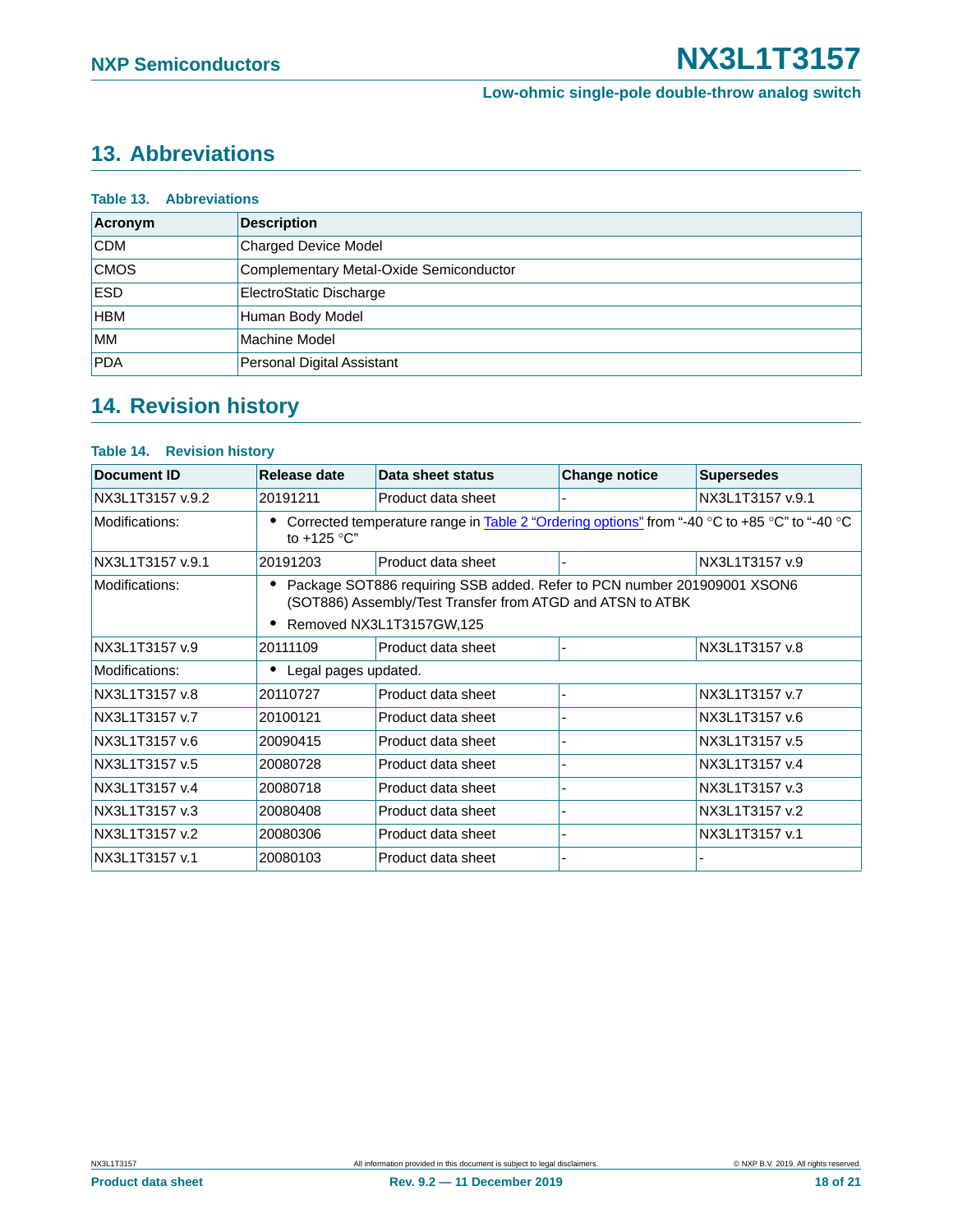## <span id="page-18-3"></span>**15. Legal information**

#### <span id="page-18-4"></span>**15.1 Data sheet status**

| Document status[1][2]          | <b>Product status</b> <sup>[3]</sup> | <b>Definition</b>                                                                     |
|--------------------------------|--------------------------------------|---------------------------------------------------------------------------------------|
| Objective [short] data sheet   | Development                          | This document contains data from the objective specification for product development. |
| Preliminary [short] data sheet | Qualification                        | This document contains data from the preliminary specification.                       |
| Product [short] data sheet     | Production                           | This document contains the product specification.                                     |

<span id="page-18-0"></span>[1] Please consult the most recently issued document before initiating or completing a design.

<span id="page-18-1"></span>[2] The term 'short data sheet' is explained in section "Definitions"

<span id="page-18-2"></span>[3] The product status of device(s) described in this document may have changed since this document was published and may differ in case of multiple devices. The latest product status information is available on the Internet at URL [http://www.nxp.com.](http://www.nxp.com)

### <span id="page-18-5"></span>**15.2 Definitions**

**Draft —** The document is a draft version only. The content is still under internal review and subject to formal approval, which may result in modifications or additions. NXP Semiconductors does not give any representations or warranties as to the accuracy or completeness of information included herein and shall have no liability for the consequences of use of such information.

**Short data sheet —** A short data sheet is an extract from a full data sheet with the same product type number(s) and title. A short data sheet is intended for quick reference only and should not be relied upon to contain detailed and full information. For detailed and full information see the relevant full data sheet, which is available on request via the local NXP Semiconductors sales office. In case of any inconsistency or conflict with the short data sheet, the full data sheet shall prevail.

**Product specification —** The information and data provided in a Product data sheet shall define the specification of the product as agreed between NXP Semiconductors and its customer, unless NXP Semiconductors and customer have explicitly agreed otherwise in writing. In no event however, shall an agreement be valid in which the NXP Semiconductors product is deemed to offer functions and qualities beyond those described in the Product data sheet.

### <span id="page-18-6"></span>**15.3 Disclaimers**

**Limited warranty and liability —** Information in this document is believed to be accurate and reliable. However, NXP Semiconductors does not give any representations or warranties, expressed or implied, as to the accuracy or completeness of such information and shall have no liability for the consequences of use of such information. NXP Semiconductors takes no responsibility for the content in this document if provided by an information source outside of NXP Semiconductors.

In no event shall NXP Semiconductors be liable for any indirect, incidental, punitive, special or consequential damages (including - without limitation - lost profits, lost savings, business interruption, costs related to the removal or replacement of any products or rework charges) whether or not such damages are based on tort (including negligence), warranty, breach of contract or any other legal theory.

Notwithstanding any damages that customer might incur for any reason whatsoever, NXP Semiconductors' aggregate and cumulative liability towards customer for the products described herein shall be limited in accordance with the *Terms and conditions of commercial sale* of NXP Semiconductors.

**Right to make changes —** NXP Semiconductors reserves the right to make changes to information published in this document, including without limitation specifications and product descriptions, at any time and without notice. This document supersedes and replaces all information supplied prior to the publication hereof.

**Suitability for use —** NXP Semiconductors products are not designed, authorized or warranted to be suitable for use in life support, life-critical or safety-critical systems or equipment, nor in applications where failure or malfunction of an NXP Semiconductors product can reasonably be expected to result in personal injury, death or severe property or environmental damage. NXP Semiconductors and its suppliers accept no liability for inclusion and/or use of NXP Semiconductors products in such equipment or applications and therefore such inclusion and/or use is at the customer's own risk.

**Applications —** Applications that are described herein for any of these products are for illustrative purposes only. NXP Semiconductors makes no representation or warranty that such applications will be suitable for the specified use without further testing or modification.

Customers are responsible for the design and operation of their applications and products using NXP Semiconductors products, and NXP Semiconductors accepts no liability for any assistance with applications or customer product design. It is customer's sole responsibility to determine whether the NXP Semiconductors product is suitable and fit for the customer's applications and products planned, as well as for the planned application and use of customer's third party customer(s). Customers should provide appropriate design and operating safeguards to minimize the risks associated with their applications and products.

NXP Semiconductors does not accept any liability related to any default, damage, costs or problem which is based on any weakness or default in the customer's applications or products, or the application or use by customer's third party customer(s). Customer is responsible for doing all necessary testing for the customer's applications and products using NXP Semiconductors products in order to avoid a default of the applications and the products or of the application or use by customer's third party customer(s). NXP does not accept any liability in this respect.

**Limiting values —** Stress above one or more limiting values (as defined in the Absolute Maximum Ratings System of IEC 60134) will cause permanent damage to the device. Limiting values are stress ratings only and (proper) operation of the device at these or any other conditions above those given in the Recommended operating conditions section (if present) or the Characteristics sections of this document is not warranted. Constant or repeated exposure to limiting values will permanently and irreversibly affect the quality and reliability of the device.

**Terms and conditions of commercial sale —** NXP Semiconductors products are sold subject to the general terms and conditions of commercial sale, as published at [http://www.nxp.com/profile/terms,](http://www.nxp.com/profile/terms) unless otherwise agreed in a valid written individual agreement. In case an individual agreement is concluded only the terms and conditions of the respective agreement shall apply. NXP Semiconductors hereby expressly objects to applying the customer's general terms and conditions with regard to the purchase of NXP Semiconductors products by customer.

**No offer to sell or license —** Nothing in this document may be interpreted or construed as an offer to sell products that is open for acceptance or the grant, conveyance or implication of any license under any copyrights, patents or other industrial or intellectual property rights.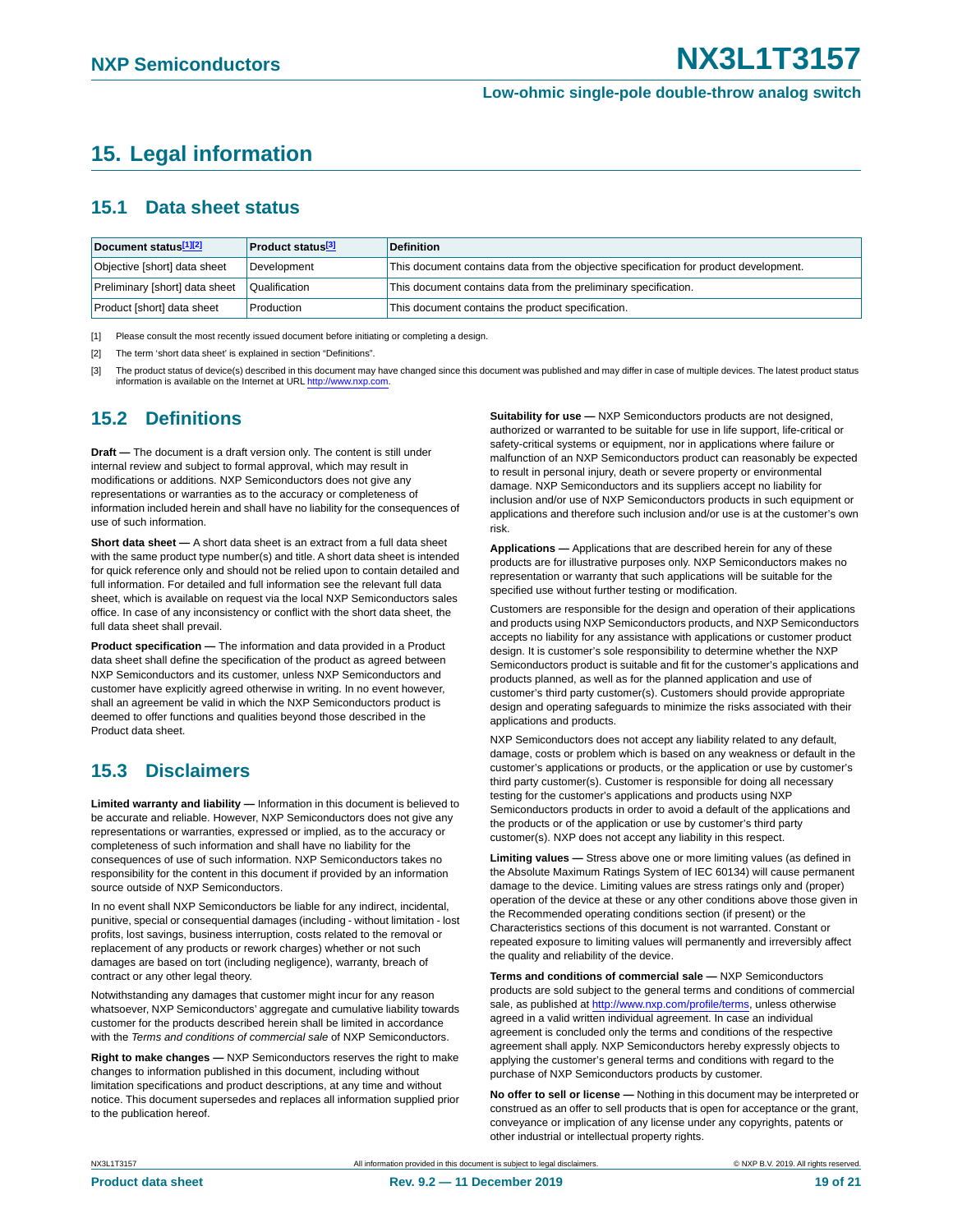**Export control —** This document as well as the item(s) described herein may be subject to export control regulations. Export might require a prior authorization from competent authorities.

**Non-automotive qualified products —** Unless this data sheet expressly states that this specific NXP Semiconductors product is automotive qualified, the product is not suitable for automotive use. It is neither qualified nor tested in accordance with automotive testing or application requirements. NXP Semiconductors accepts no liability for inclusion and/or use of non-automotive qualified products in automotive equipment or applications.

In the event that customer uses the product for design-in and use in automotive applications to automotive specifications and standards, customer

<span id="page-19-1"></span>(a) shall use the product without NXP Semiconductors' warranty of the **16. Contact information**

product for such automotive applications, use and specifications, and (b) whenever customer uses the product for automotive applications beyond NXP Semiconductors' specifications such use shall be solely at customer's own risk, and (c) customer fully indemnifies NXP Semiconductors for any liability, damages or failed product claims resulting from customer design and use of the product for automotive applications beyond NXP Semiconductors' standard warranty and NXP Semiconductors' product specifications.

#### <span id="page-19-0"></span>**15.4 Trademarks**

Notice: All referenced brands, product names, service names and trademarks are the property of their respective owners.

For more information, please visit: **http://www.nxp.com**

For sales office addresses, please send an email to: **salesaddresses@nxp.com**